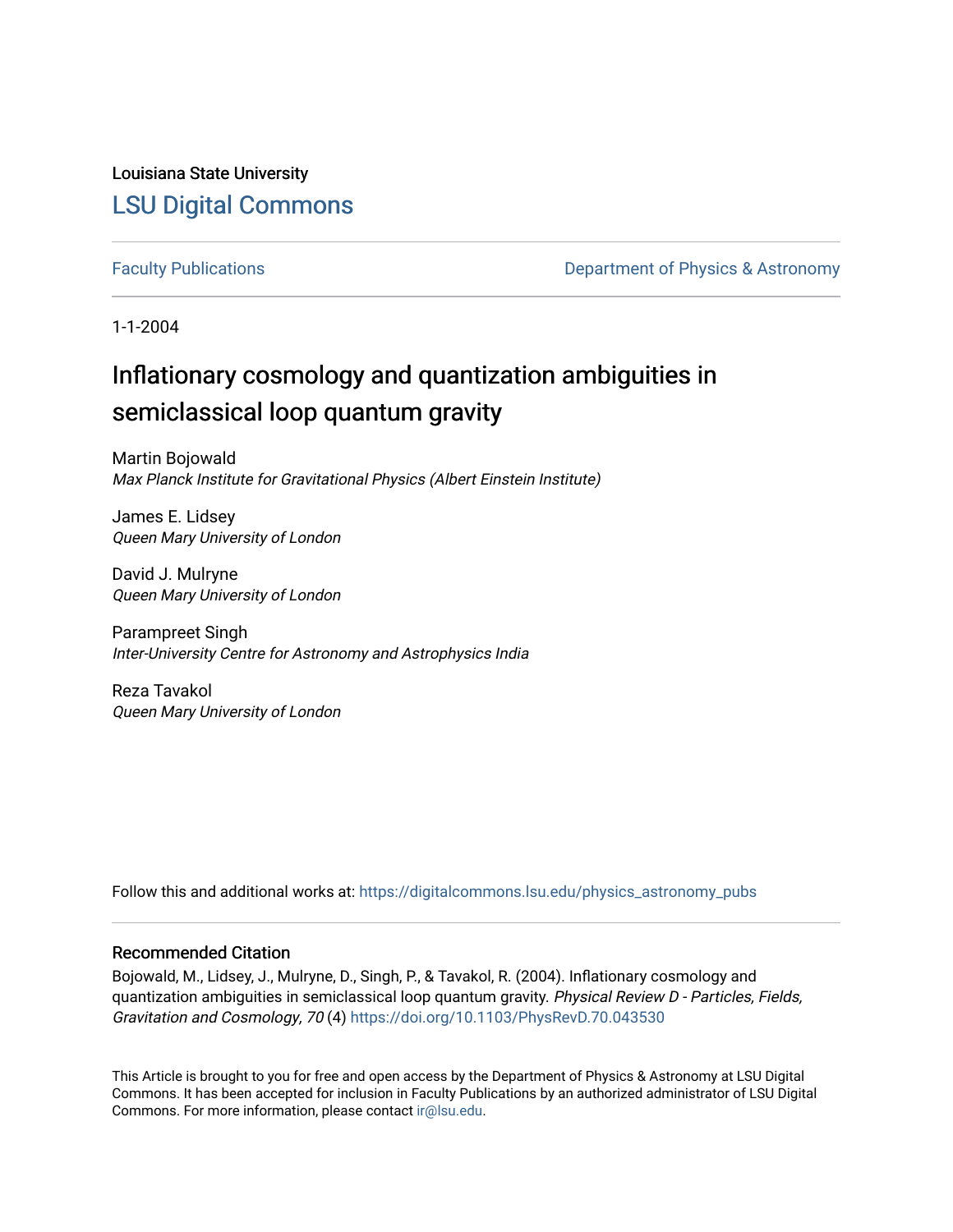# Inflationary Cosmology and Quantization Ambiguities in Semi-Classical Loop Quantum Gravity

Martin Bojowald<sup>1</sup>, James E. Lidsey<sup>2</sup>, David J. Mulryne<sup>2</sup>, Parampreet Singh<sup>3</sup> and Reza Tavakol<sup>2</sup>

 $1$ Max-Planck-Institut für Gravitationsphysik, Albert-Einstein-Institut, 14476 Potsdam, Germany  $2$ Astronomy Unit, School of Mathematical Sciences, Queen Mary,

University of London, Mile End Road, LONDON, E1 4NS, UK and <sup>3</sup>

 ${}^{3}IUCAA$ , Ganeshkhind, Pune 411 007, India

In loop quantum gravity, modifications to the geometrical density cause a self-interacting scalar field to accelerate away from a minimum of its potential. In principle, this mechanism can generate the conditions that subsequently lead to slow-roll inflation. The consequences for this mechanism of various quantization ambiguities arising within loop quantum cosmology are considered. For the case of a quadratic potential, it is found that some quantization procedures are more likely to generate a phase of slow–roll inflation. In general, however, loop quantum cosmology is robust to ambiguities in the quantization and extends the range of initial conditions for inflation.

PACS numbers: 98.80.Cq,04.60.Pp

### I. INTRODUCTION

Loop quantum gravity (LQG) or quantum geometry is at present the main background independent and non– perturbative candidate for a quantum theory of gravity (see for example [\[1](#page-15-0), [2\]](#page-15-1)). Key successes of this approach have been the prediction of discrete spectra for geometrical operators [\[3\]](#page-15-2), the existence of well defined operators for the matter Hamiltonians which provides a cure for the ultraviolet divergences [\[4](#page-15-3)], and the derivation of the Bekenstein–Hawking entropy formula [\[5\]](#page-15-4).

Given that LQG effects are likely to have important consequences in high energy and high curvature regimes, early universe cosmology provides a natural environment to test these new features. In recent years, considerable interest has focused on applying LQG to minisuperspace cosmological models (see [\[6,](#page-15-5) [7](#page-15-6), [8](#page-15-7)] for reviews) and this has resolved various difficulties encountered in conventional Wheeler–de Witt quantization for isotropic models [\[9](#page-15-8), [10](#page-15-9)] and anisotropic models [\[11\]](#page-15-10).

From the loop quantum cosmology (LQC) perspective, the evolution of the universe is comprised of the three distinct phases. Initially, there is a truly discrete quantum phase which is described by a difference equation [\[9,](#page-15-8) [10\]](#page-15-9). A key consequence of this discretization is the removal of the initial singularity [\[9](#page-15-8)]. As its volume increases, the universe enters an intermediate semi–classical phase in which the evolution equations take a continuous form but include modifications due to non–perturbative quantization effects [\[12](#page-15-11)]. Finally, there is the classical phase in which the usual continuous ODE/PDE cosmological equations are recovered and quantum effects vanish.

The above intermediate phase (which is demarcated by two scales, as discussed in detail in §2) is the most important as far as phenomenological studies of LQC are concerned and will be subject of our study here. Key results arising from this phase include the setting up of suitable initial conditions for inflation [\[12,](#page-15-11) [13,](#page-15-12) [14\]](#page-15-13), possible signatures on the CMB spectrum such as the loss of power at largest scales and the running of the scalar spectral index [\[14\]](#page-15-13) and the avoidance of a big crunch in closed models [\[15\]](#page-15-14).

Despite these successes, however, it is known that the quantization procedure itself is not unique. In general, quantization ambiguities arise when composite operators are constructed from the corresponding classical expressions. Some of these ambiguities are more fundamental from a theoretical point of view than others. Nevertheless, it is possible that the range of different choices that lead to a viable cosmological model might be significantly narrowed by employing not only theoretical considerations but also by confronting phenomenological predictions with observations. Two immediate questions arise in this connection: (i) do some/all ambiguities of this kind lead to observable predictions/consequences and (ii) are some predictions of LQC (such as establishing the correct initial conditions for inflation) robust with respect to these ambiguities? For example, if a particular ambiguity were to result in observational effects that were subsequently detected, this could provide an observational basis for invoking that particular choice. On the other hand, the inability of ambiguities to produce observationally distinguishable consequences would make it difficult to discriminate between them without theoretical input. Whatever the outcome, a study of these questions would demonstrate the range of phenomenological possibilities allowed by LQC and would thus enable a clearer comparison to be made between the theoretical predictions and observations.

A study of the effects of quantization ambiguities on the LQG's capacity to remove singularities was recently made [\[16](#page-15-15)], where it was found that the removal of the big-bang singularity is robust with respect to a number of different ambiguities. Our aim here is to study the effects of quantization ambiguities on the evolution of the very early universe. In particular, we shall study the way both kinematical and dynamical ambiguities can affect the ability of LQC to set up the appropriate conditions for inflation. We focus primarily on the possibility that in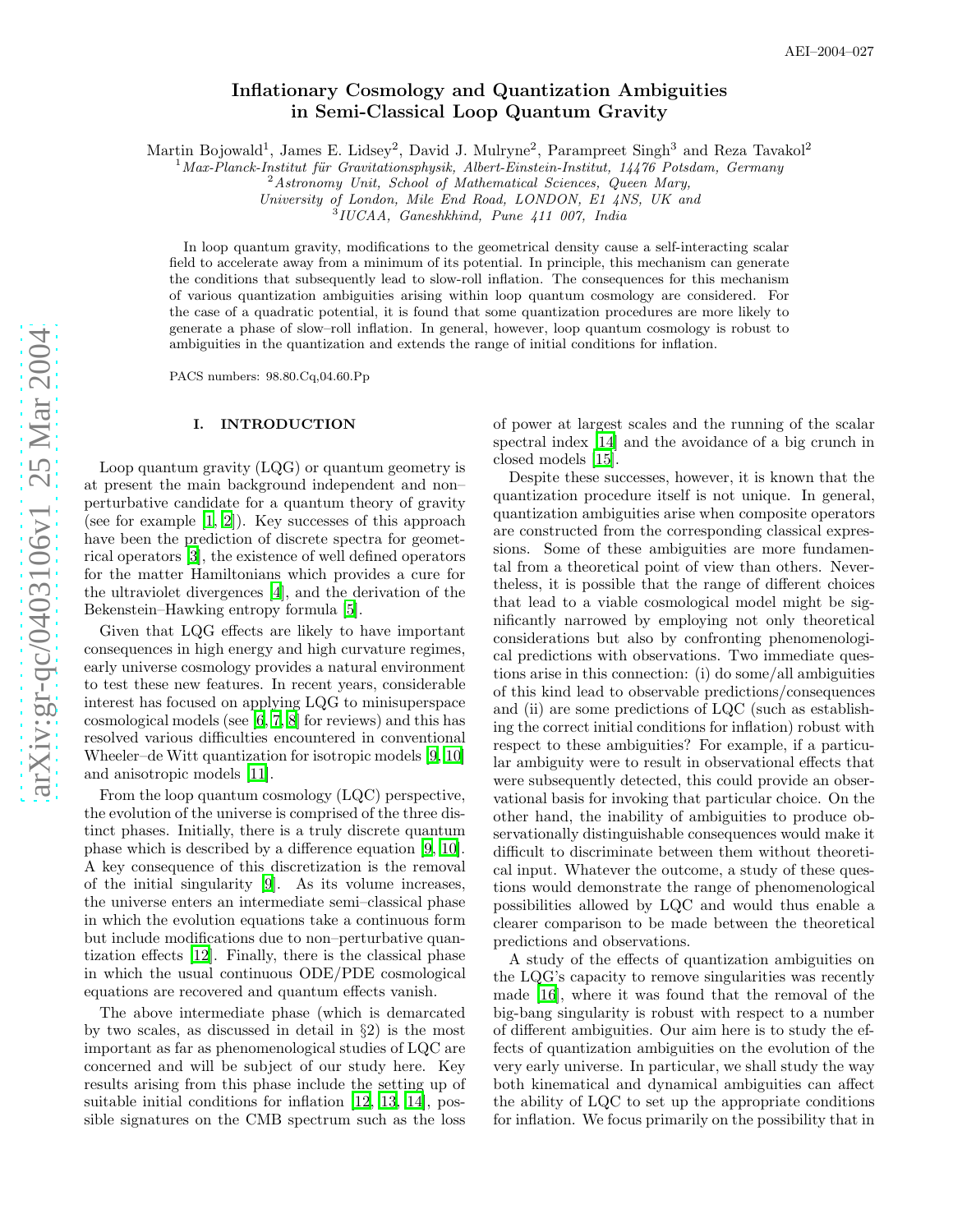LQC inflation may arise naturally even when the inflaton is initially located near to a minimum of its potential. As we shall see, there are two mechanisms that affect the setting of the initial conditions for conventional slow–roll inflation. Firstly, there is an anti-friction effect induced by the semi-classical modification of the scalar field equation of motion which can, in an expanding universe, accelerate the field away from its initial value. Secondly, there are effects due to the quantum mechanical uncertainty relations. Since these mechanisms are in principle unrelated, each is treated separately in order to maintain a clear distinction between the two. Finally, in phenomenological studies of this nature, there are constraints, in addition to the observational bounds, that arise from the requirement that the region of parameter space under consideration should be consistent with the approximations that apply in the semi–classical and classical epochs. We shall see that these also provide strong constraints on the set of ambiguities that lead to appropriate initial conditions for the onset of inflation.

The plan of the paper is as follows. In §2, the ambiguities that arise in LQC are discussed, including a comparison of such ambiguities from the perspective of the full theory. Section 3 considers issues relevant to the setting of initial conditions in inflation. Section 4 presents an approximate analytical scheme for following the evolution of the field during the semi–classical phase and §5 presents the numerical results. We conclude with a discussion and consider future directions in §6.

## II. QUANTIZATION AMBIGUITIES IN LOOP QUANTUM COSMOLOGY

There are various freedoms in any quantization scheme. In particular for LQG a number of ambiguities arise in the derivation of the quantum evolution and of the effective cosmological field equations from the quantum difference equations. In fact, quantum cosmological field equations require the appearance of operators that are not fundamental in a loop quantization, but are composite expressions constructed from basic ones in more or less complicated ways. In general, a quantization of composite objects does not have a unique realization and possible consequences of different choices have to be studied. The operators affect the semi-classical behavior which can be modeled by considering their expectation values in the semi-classical domain, and as we will see it matters which choice of quantum operator is taken. Among the wealth of ambiguities there are some with the strongest influence on the effective classical behavior, which we will discuss in this Section in more detail and then use in the rest of the paper.

We focus on the spatially isotropic and topologically compact Friedmann–Robertson–Walker (FRW) models sourced by a single scalar field,  $\phi$ , that is minimally coupled to Einstein gravity and self–interacting through a potential  $V(\phi)$ . The classical Hamiltonian for this mat<span id="page-2-0"></span>ter degree of freedom is

$$
\mathcal{H}_{\phi} = \frac{1}{2} \frac{1}{a^3} p_{\phi}^2 + a^3 V(\phi) , \qquad (1)
$$

where  $a$  is the scale factor of the universe and classically  $p_{\phi} = a^3 \dot{\phi}$  is the momentum canonically conjugate to  $\phi$ .

In the Wheeler–DeWitt quantization procedure, the Hamiltonian operator diverges in the limit  $a \to 0$ . LQC provides major insight into this issue. Near  $a = 0$  the concept of spacetime does not exist and one is in a full quantum gravity domain. The information about spacetime is encoded in the quantum states (spin networks) on which geometrical operators have discrete spectra. Moreover, one can quantize even inverse powers of metrical expressions, which diverge classically, and obtain welldefined results [\[4\]](#page-15-3). In the cosmological context this implies that eigenvalues of inverse powers of the scale factor also have a finite bounded spectrum [\[9\]](#page-15-8). At larger volumes, where the universe is in a semi–classical state, the quantum behavior can be approximated by a continuous spacetime which retains some of the quantum geometric properties. It is these semi–classical effects that provide potentially observable consequences.

#### A. Ambiguity parameters

Since the main reason for the occurrence of classical singularities is the diverging matter Hamiltonian, it is not surprising that the main ambiguities that are relevant for our purposes are contained in the quantization of the geometrical density,  $d(a) := a^{-3}$ , that is present in the kinetic term of the matter Hamiltonian. After quantization, the discrete spectrum of the geometrical density can be approximated as a continuous function of a carrying quantum effects. Its precise form can be computed once a particular quantization scheme is chosen, resulting in an expression characterized by two parameters,  $\{j, l\}$ [\[8,](#page-15-7) [16\]](#page-15-15):

$$
d_{j,l}(a) = D_l(q)a^{-3}, q = a^2/a_*^2, a_*^2 = \gamma l_{\rm Pl}^2 j/3,
$$
 (2)

where  $\gamma \approx 0.13$  is the Barbero-Immirzi parameter and  $l_{\text{Pl}}$ is the Planck length (see Fig. [1\)](#page-3-0) . As we will see, the scale  $a_*$  determines the size of the scale factor below which the geometrical density is significantly different from its classical form, which cannot be captured even perturbatively on smaller scales,  $a \leq a_*$ . The size of  $a_*$  is determined by the half integer  $j$ , which is our first ambiguity parameter, and is so far unrestricted by considerations in the full theory (even though one can argue that smaller values appear more natural; see the following subsection). The function  $D_l$  characterizing the modified density is subject to further ambiguities. Here we only focus on one parameter l, which determines the behavior of the density on scales small compared to  $a_*$  [\[8](#page-15-7)]. The parameter l can take any value between zero and one, and leads to the function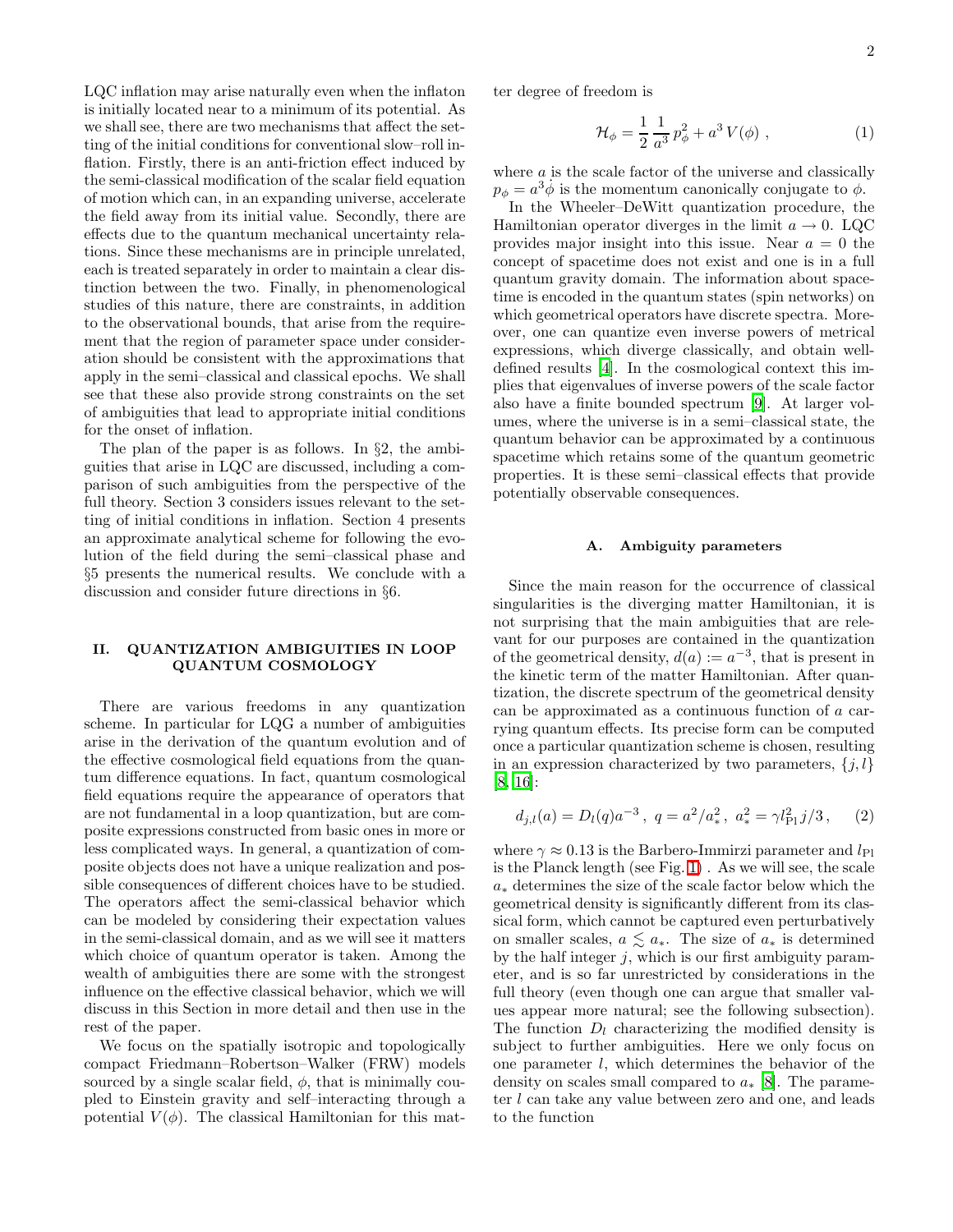

<span id="page-3-0"></span>FIG. 1: Small-a behavior of the effective geometrical density  $(d_{i,l}(a))$  for different values of l and  $j = 1$ . The monotonically increasing dotted line corresponds to the classical expectation  $a^{-3}$ .

<span id="page-3-6"></span>
$$
D_l(q) = \left\{ \frac{3}{2l} q^{1-l} \left[ (l+2)^{-1} \left( (q+1)^{l+2} - |q-1|^{l+2} \right) \right. \\ - \frac{1}{1+l} q \left( (q+1)^{l+1} - \text{sgn}(q-1) |q-1|^{l+1} \right) \right\}^{3/(2-2l)} . \tag{3}
$$

Common features for all values of  $j$  and  $l$  are that  $d_{j,l}(a)$  approaches the classical behavior  $a^{-3}$  for  $a \gg a_*$ , that there is a peak value around  $a_*$  where the density is maximal, and that for  $a \ll a_*$  the density approaches zero in a power-law behavior whose exponent,  $3/(1 - l)$ , is determined by l:

$$
d_{j,l}(a) \sim (3/(1+l))^{3/(2-2l)} (a/a_*)^{3(2-l)/(1-l)} a^{-3}
$$
. (4)

<span id="page-3-5"></span>So far we have only discussed the kinematical properties of the density operator, which already give us a taste of the quantum properties to expect. Since loop quantum gravity is a canonical quantization, its dynamics are encoded in the Hamiltonian constraint equation which in the cosmological context is a difference equation for the wave function [\[17\]](#page-15-16). It is a quantization of the classical expression

$$
\mathcal{H} := -3\dot{a}^2 a + 8\pi G \mathcal{H}_{\phi} = 0 \tag{5}
$$

<span id="page-3-2"></span>which, upon dividing by  $a^3$ , is nothing but the Friedmann equation. From the point of view of the quantization, however, the primary object is  $\mathcal{H}$ ; there is no direct quantization of the Friedmann equation. Moreover, the classical constraint  $H$  plays the role of the Hamiltonian of the whole system, gravity plus matter, which determines the full dynamics via the Hamiltonian equations of motion. For the matter part, this results in equations

$$
\dot{\phi} = \{\phi, \mathcal{H}\} \quad , \quad \dot{p}_{\phi} = \{p_{\phi}, \mathcal{H}\}
$$

which can be combined to form a second order differential equation for  $\phi$ , the scalar field equation. In addition to the Friedmann equation, there is also a second order equation for the scale factor, the Raychaudhury equation, which is obtained via a Poisson bracket of the gravitational degrees of freedom (but follows also from the continuity equation for the matter together with the Friedmann equation).

We can now look at how quantum effects can occur in an effective, semi-classical expression of the constraint. For scales above

$$
a_i \approx \sqrt{\gamma} l_{\text{Pl}},\tag{6}
$$

we assume the spacetime can be approximated by a continuous manifold. Since the full quantum operator is a difference operator, the discreteness will lead to perturbative corrections of higher order in  $\dot{a}$ , but they only play a role close to the scale  $a_i$ . More important is the presence of the modified geometrical density in the kinetic term of the matter Hamiltonian. The main modification of the constraint is obtained, therefore, by replacing  $a^{-3}$  in the matter Hamiltonian with the modified density  $d_{i,l}(a)$ . In this way, the effective semi-classical dynamics from the constraint

$$
\mathcal{H} := -3\dot{a}^2 a + 8\pi G \langle \hat{\mathcal{H}}_{\phi} \rangle = 0 \tag{7}
$$

can also become sensitive to the same quantization ambiguities as the matter Hamiltonian. For a scalar field, we have

$$
\mathcal{H} := -3\dot{a}^2 a + 8\pi G (d_{j,l}(a) p_{\phi}^2/2 + a^3 V(\phi)) = 0.
$$
 (8)

So we see that for our study there are two different scales which are important. The first is defined by  $a_i$ , above which we assume a classical spacetime, but below which the full difference equations must be employed. The second scale is defined by  $a_*$ , below which the modifications to the behavior of the geometric density become important. We see that when  $j$  is larger than three, there is an overlap between the two scales, so spacetime can be considered as continuous, but quantum effects in the density are still important. This region of overlap then defines the semi-classical regime in which our study is based.

After dividing by  $a^{-3}$  (which will not be modified since it is just a classical manipulation), we obtain the effective Friedmann equation

$$
H^2 = \frac{8\pi l_{\rm Pl}^2}{3} \frac{1}{a^3} \langle \hat{\mathcal{H}}_{\phi} \rangle \tag{9}
$$

<span id="page-3-4"></span><span id="page-3-3"></span>which for a scalar field is of the form

$$
H^{2} = \frac{8\pi l_{\rm Pl}^{2}}{3} \left[ \frac{1}{2} D_{l}^{-1} \dot{\phi}^{2} + V(\phi) \right] . \tag{10}
$$

<span id="page-3-1"></span>Here, the scalar field momentum,

$$
p_{\phi} = a^3 D_l^{-1} \dot{\phi} \tag{11}
$$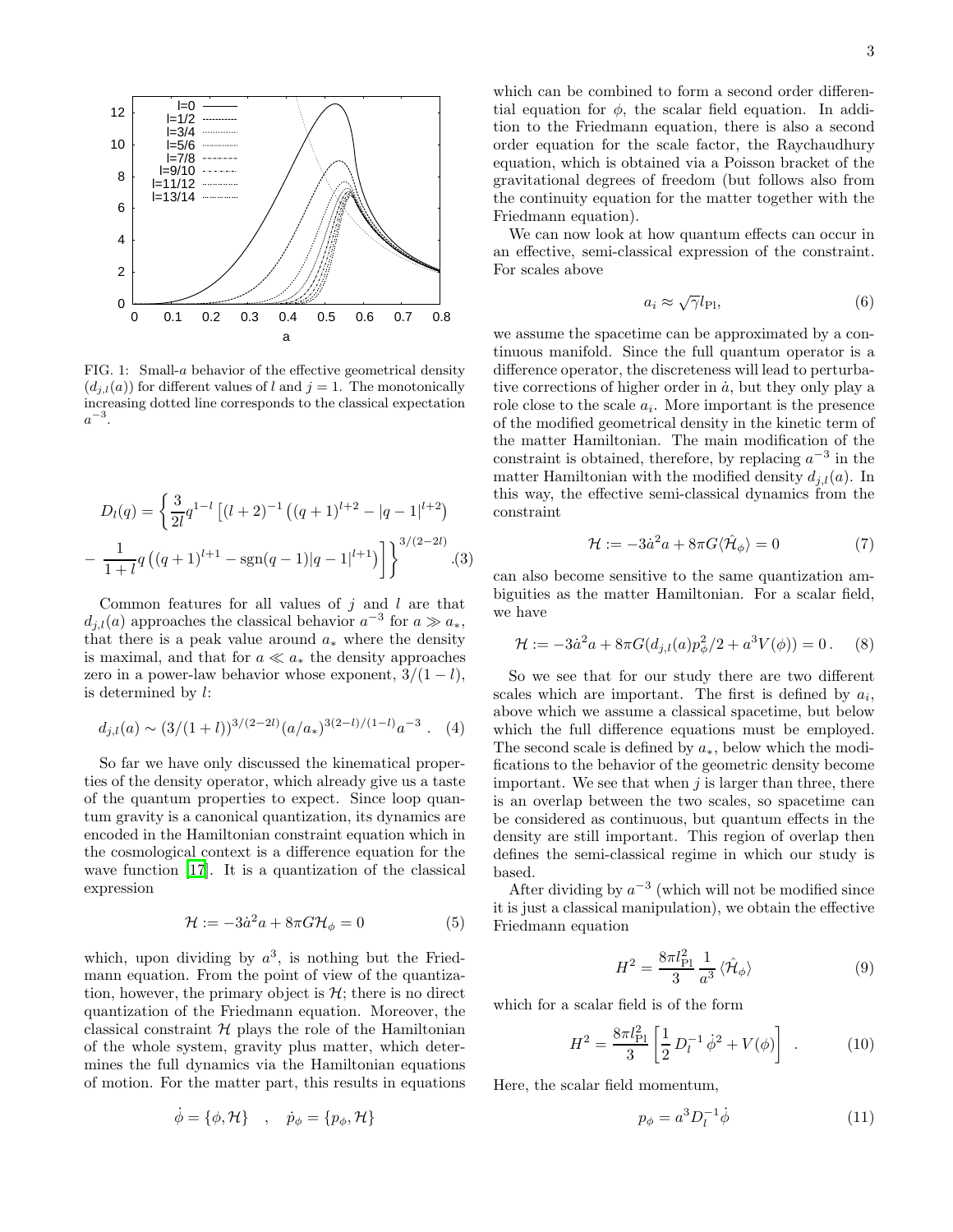is different from the classical momentum due to the modified matter Hamiltonian and Eq. [\(11\)](#page-3-1) follows from the Hamiltonian equation of motion for  $\phi$ ,  $\dot{\phi} = \partial \mathcal{H}/\partial p_{\phi}$ . The effective scalar field equation is then derived from the second Hamiltonian equation,  $\dot{p}_{\phi} = -\partial \mathcal{H}/\partial \phi$ , and takes the form

$$
\ddot{\phi} + \left(3H - \frac{\dot{D}_l}{D_l}\right)\dot{\phi} + D_l V'(\phi) = 0. \tag{12}
$$

<span id="page-4-2"></span>This derivation of the effective classical equation is the original one of [\[12,](#page-15-11) [13\]](#page-15-12), and we will refer to it as Ham since here the Hamiltonian is the primary dynamical object.

At this point there is the possibility of additional ambiguities since we can now consider the full Hamiltonian as a composite object. It is, for instance, possible to insert arbitrary positive powers of  $a^3d_{j,l}(a)$  into the expression because this factor would just be equal to unity at the classical level. In particular, we can modify the right hand side of the Friedmann equation by multiplying the matter Hamiltonian with such a power,

$$
H^{2} = \frac{8\pi l_{\rm Pl}^{2}}{3} D_{l}^{n} \left[ \frac{1}{2} D_{l} a^{-6} p_{\phi}^{2} + V(\phi) \right]
$$
 (13)

<span id="page-4-0"></span>where  $n > 0$  is a new ambiguity parameter. In the same way as before we can then compute the scalar equations of motion, where now  $\dot{\phi} = a^{-3} \hat{D}_l^{1+n} p_{\phi}$ . Thus,

$$
H^{2} = \frac{8\pi l_{\rm Pl}^{2}}{3} \left[ \frac{1}{2} D_{l}^{-1-n} \dot{\phi}^{2} + D_{l}^{n} V(\phi) \right]
$$
 (14)

and

$$
\ddot{\phi} + \left(3H - (1+n)\frac{\dot{D}_l}{D_l}\right)\dot{\phi} + D_l^{1+2n}V'(\phi) = 0.
$$
 (15)

This more general scheme will be called Ham(n) in what follows. For  $n = 0$ , the equations reduce to those of HAM.

For  $n = 1$ , on the other hand, the Friedmann equation [\(13\)](#page-4-0) could also have been obtained by replacing both the  $a^{-3}$  in the kinetic term and the  $a^{-3}$  explicit in  $H^2 = 8\pi l_{\rm Pl}^2 a^{-3} \mathcal{H}_{\phi}/3$  with  $d_{j,l}$ . When starting with the Hamiltonian constraint, however, this replacement would happen only at the matter side but not in the gravitational part  $H^2 \equiv a^{-3} \dot{a}^2 a$  obtained from [\(5\)](#page-3-2) by dividing by  $a^3$ .

An alternative to this approach has been advocated in which the Hubble parameter is viewed as the primary object in order to derive the effective dynamical field equations [\[18\]](#page-15-17). While the Hubble operator still involves the matter Hamiltonian, there is an additional difference in its spectrum arising due to a quantization of the  $1/a<sup>3</sup>$ term in [\(9\)](#page-3-3) which thus can be replaced by

<span id="page-4-1"></span>
$$
H^2 = \langle \hat{H}^2 \rangle = \frac{8\pi}{3} l_{\text{Pl}}^2 \langle a^2 \rangle \langle \hat{\mathcal{H}}_{\phi} \rangle \tag{16}
$$

This results in a Friedmann equation different in form to that of Eq.  $(10)$ , but identical to that of  $HAM(1)$  in terms of  $p_{\phi}$ :

$$
H^{2} = \frac{8\pi l_{\rm Pl}^{2}}{3} \left[ \frac{1}{2} D_{l}^{2} a^{-6} p_{\phi}^{2} + D_{l} V(\phi) \right] . \tag{17}
$$

In contrast to the scheme  $HAM(1)$ , however, it is implicit in [\[18\]](#page-15-17) that the scalar momentum is not changed compared to Ham. As a consequence, the scalar field equation still has the form of  $HAM(0)$  while the Friedmann equation in terms of  $p_{\phi}$  is that of HAM(1). In terms of  $\dot{\phi}$ , however, the Friedmann equation has a new form,

$$
H^{2} = \frac{8\pi l_{\rm Pl}^{2}}{3} \left[ \frac{1}{2} \dot{\phi}^{2} + D_{l} V(\phi) \right]
$$
 (18)

<span id="page-4-4"></span>since the relation between  $\dot{\phi}$  and  $p_{\phi}$  is different. We will refer to this alternative way of obtaining the Hubble equation as FRIED since the dynamical law is obtained from a form analogous to the Friedmann equation.

The quantum theory provides further freedom for deriving Friedmann equations and results in further ambiguity. We just mention one other example, namely that of writing the Hamiltonian in Eq. [\(1\)](#page-2-0) in a classically equivalent form as

$$
\mathcal{H}_{\phi} = \frac{1}{2} \frac{1}{a^3} p_{\phi}^2 + a^3 V(\phi)
$$
  
= 
$$
\frac{1}{2} \frac{1}{a^{3(n+1)}} a^{3n} p_{\phi}^2 + \frac{1}{a^{3m}} a^{3(m+1)} V(\phi)
$$
 (19)

<span id="page-4-3"></span>where  $\{n, m\}$  are arbitrary, semi-positive definite constants,  $\{m, n\} \geq 0$  (for  $m = n$  we obtain HAM(n)). The Ham Hubble equation [\(9\)](#page-3-3) thus yields

$$
H^{2} = \frac{8\pi}{3} l_{\text{Pl}}^{2} \left[ \frac{1}{2} D_{l}^{-(n+1)} \dot{\phi}^{2} + D_{l}^{m} V(\phi) \right] , \qquad (20)
$$

whereas adopting the FRIED quantization procedure beginning with Eq. [\(16\)](#page-4-1) implies that

$$
H^{2} = \frac{8\pi}{3} l_{\text{Pl}}^{2} \left[ \frac{1}{2} D_{l}^{-n} \dot{\phi}^{2} + D_{l}^{(m+1)} V(\phi) \right]. \tag{21}
$$

In these extended schemes the scalar field equation becomes

$$
\ddot{\phi} + \left(3H - (n+1)\frac{\dot{D}_l}{D_l}\right)\dot{\phi} + D_l^{(m+n+1)}V'(\phi) = 0.
$$
 (22)

Thus, freedom at the quantum level, as parametrized by non–zero values of  $\{m, n\}$ , results in effective cosmological field equations that are radically different from the natural (minimal) choice corresponding to  $m = n = 0$ .

In summary, we have briefly discussed the following quantization ambiguities: firstly, there is the half-integer  $i$  which determines the position of the peak of the effective density and, consequently, the value of the scale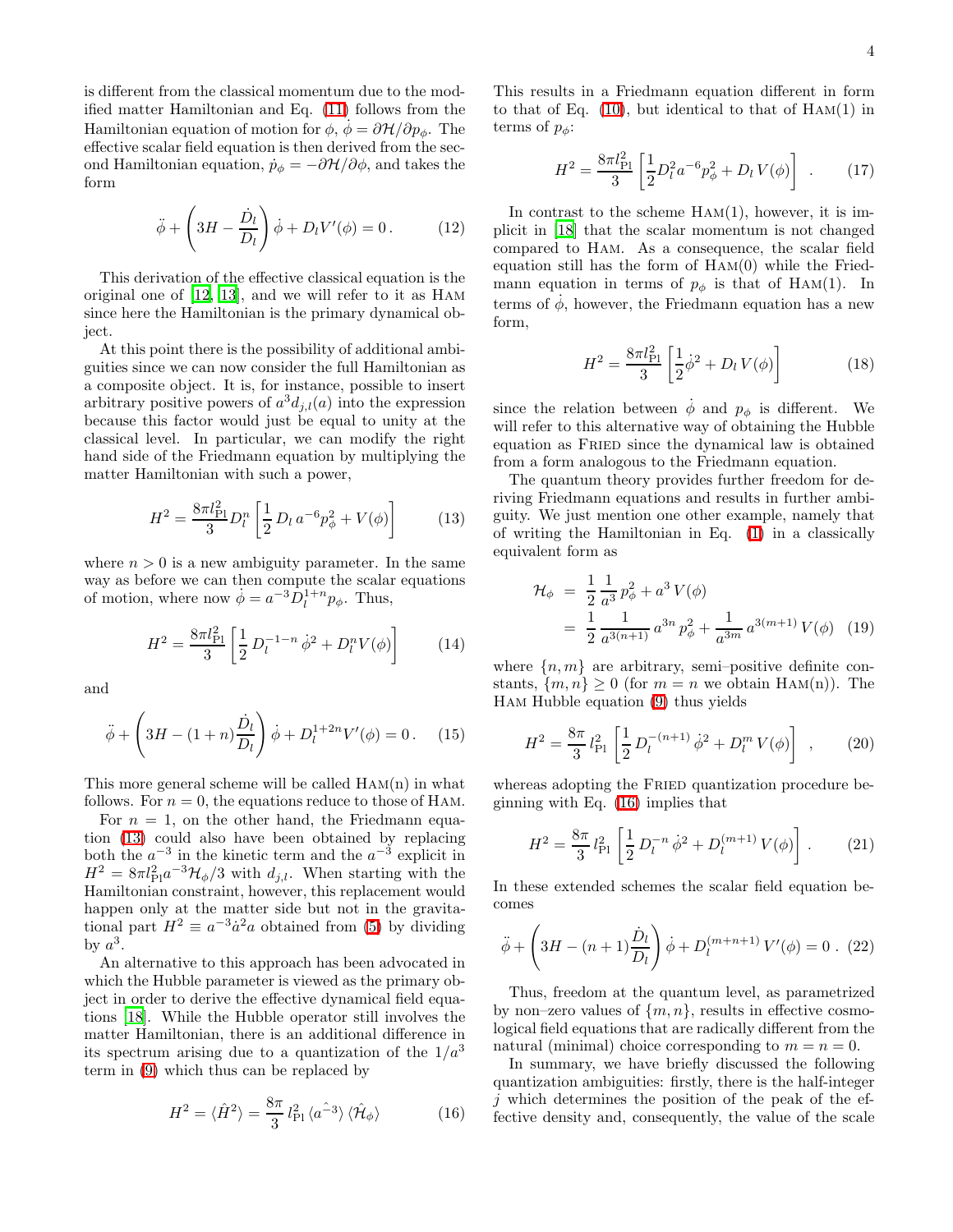factor at which classical physics is recovered. Secondly, we have a parameter  $0 < l < 1$  which specifies the initial increase of the effective geometrical density. How these parameters appear from the point of view of full loop quantum gravity will be discussed in the following subsection. Moreover, the procedure for deriving the quantized version of the Friedmann equation is not unique: differences arise depending upon whether one quantizes the matter Hamiltonian [\[12](#page-15-11)] or directly quantizes the Friedmann equation by viewing the Hubble parameter as an operator [\[18](#page-15-17)]. Finally, there is an additional freedom in writing down the Hamiltonian, and hence the Friedmann equation. This is parametrized by the constants  $m$  and  $\overline{n}$ .

# B. Comparing ambiguities from the point of view of the full theory

The ambiguities listed in the preceding discussion do not all appear at the same level from a theoretical perspective. For instance, the parameters  $j$  and  $l$  emerge when we quantize the geometrical density and are therefore already present at the kinematic level. More specifically, we have to choose a way to write the classically divergent  $a^{-3}$  such that it is suitable for a quantization. It is not possible to use the scale factor operator directly since it does not have an inverse in the loop representa-tion [\[19](#page-15-18), [20](#page-15-19)]. However, using the canonical pair  $(a^2, p_{a^2})$ and the loop variable  $h_I = \exp(3p_a^2 \tau_I / 8\pi \gamma G)$  with Pauli matrices  $\tau_i$ , we can write

<span id="page-5-0"></span>
$$
a^{-3} = \left(3(8\pi\gamma Glj(j+1)(2j+1))^{-1} \times \sum_{I} \text{tr}_{j}(\Lambda_{I}^{i}\tau_{i}h_{I}\{h_{I}^{-1}, a^{2l}\})\right)^{3/(2-2l)}
$$
(23)

which is a classical identity and involves only positive powers of the scale factor for  $0 < l < 1$ . The basic quantities for the loop quantization are the squared scale factor  $a^2$  and its conjugate momentum  $p_{a^2}$  appearing in  $h_I$ . The trace is taken after evaluating the expression in the irreducible  $SU(2)$ -representation with spin j, which is our first ambiguity parameter. In addition there is the parameter  $l$  specifying the power of  $a^2$  in the expression for  $a^{-3}$ . Both parameters are common to all the other schemes discussed above. Additional freedom then arises when we quantize the Friedmann equation, corresponding to ambiguities of the dynamics.

Another difference between the types of ambiguities is that not all of them appear equally natural, and some values of the parameters can be preferred compared to others. Thus, a choice may be made already from a purely theoretical point of view by comparing the expressions in loop quantum cosmology and the corresponding ones in full loop quantum gravity.

For the parameter  $j$  there are virtually no internal restrictions, not even when we use the full theory since there the same freedom appears. Because it corresponds to choosing a non-trivial irreducible representation, one may argue that the most natural value is  $j = 1/2$  for the fundamental representation. This is also the smallest allowed value for j. (An additional argument is that from the fundamental perspective we really choose two representations, one for the gravitational part of the constraint and one for the matter part. The gravitational part gives us the  $\dot{a}^2$  which no longer depends on the representation. Still, one would regard a choice as more natural if the two representations are close to each other, which points toward smaller  $j$ .) But once one does not restrict oneself to this choice, there is no distinction between higher values except that huge ones (of the order  $10^{20}$  or larger) would be excluded by particle physics experiments. In this paper we thus keep  $j$  as the main ambiguity parameter to be restricted with observational input. An interesting question is whether the cosmological evolution of the early universe would also point to smaller values of  $j$ or require it to be very large.

Concerning the parameter  $l$ , the situation is different. It occurs because  $a^{-3}$  is rewritten as a Poisson bracket involving a positive power of  $a^2$ . From the point of view of the full theory,  $a^2$  corresponds to the isotropic component of a densitized triad, on which the loop quantization is based. Without symmetry assumptions, it is much more difficult to rewrite the geometrical density in a way which is both suitable for a quantization and still covariant under coordinate transformations. That this is possible had been demonstrated in [\[4](#page-15-3)], even before the cosmological calculations had been performed. In this case, not all values  $0 < l < 1$  can be used and some are preferred, even though there is still no unique choice. But instead of a continuous range only a discrete sequence,  $l_k = 1 - (2k)^{-1}$ ,  $k \in \mathbb{N}$  appears (see Appendix). Moreover,  $l_2 = 3/4$  appears most natural and also corresponds to the quantization of matter Hamiltonians in [\[4\]](#page-15-3). It would result in an initial power law of the form  $a^{12}$ , or in general  $a^{6k}$  with  $l_k$ , for the density.

The schemes  $HAM(n)$  and FRIED can also be distinguished by internal considerations. As explained before, the Hamiltonian is the primary object in a canonical quantization so Fried, which puts the emphasis on the Hubble parameter, is more specific. In fact, a corresponding quantization in the full theory is not possible, while the quantization steps of Ham are modeled on those of full loop quantum gravity. Among the different possibilities in  $HAM(n)$ , it is clear that  $HAM=HAM(0)$  is most natural since it corresponds to no additional insertion of  $a^3d(a).$ 

To summarize, for  $j$  there are the weakest restrictions from the theoretical side alone, even though small values look more natural. For the other kinematical parameter l there is a discrete set of preferred choices when we compare with the full theory, such that all values lie in the interval  $1/2 \leq l < 1$ . Theoretical considerations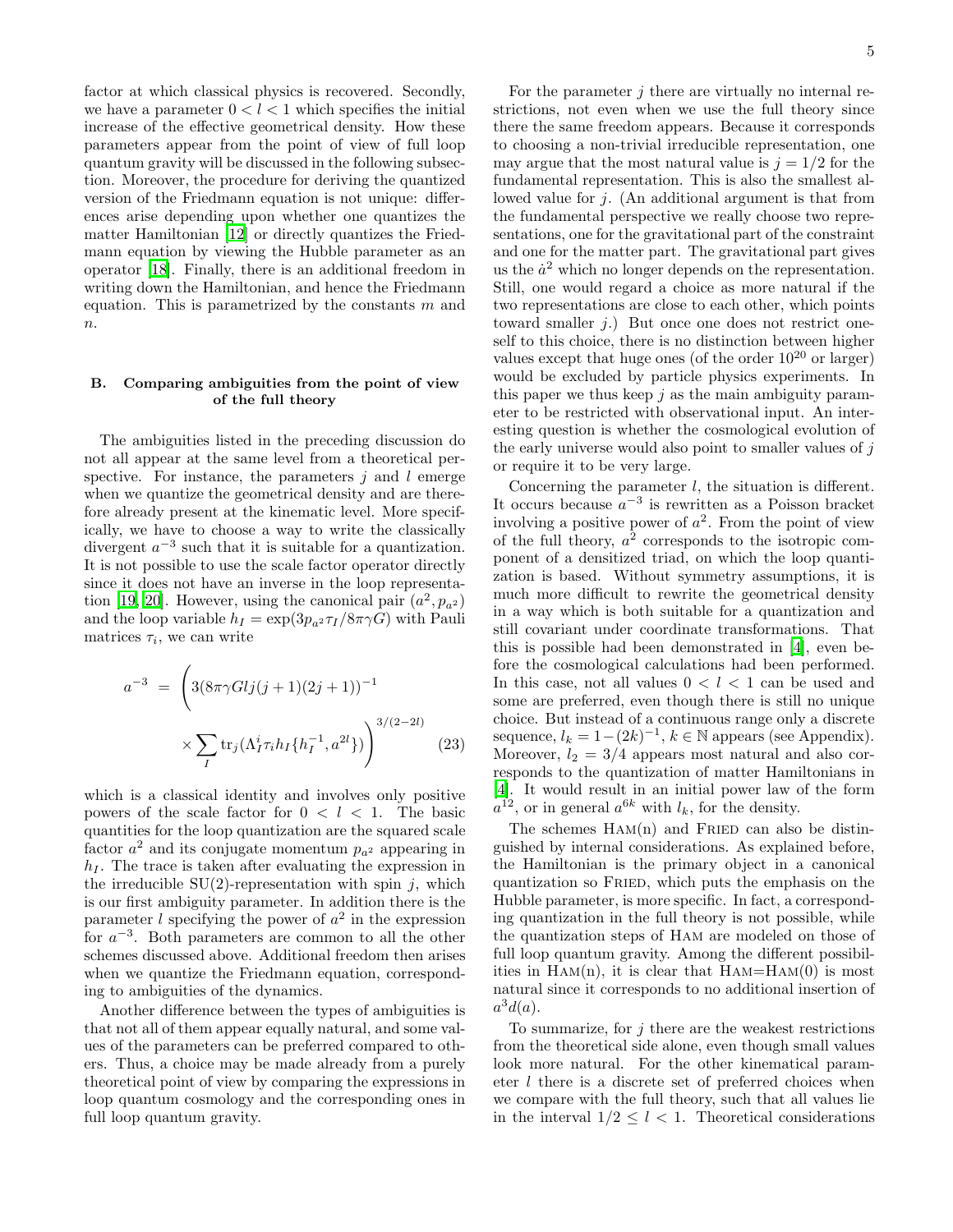for the dynamical ambiguities strongly prefer the original scheme Ham. The reason for the fact that the dynamical ambiguities are much more restricted conceptually can be seen in the different way they emerge. We can not avoid the kinematical ambiguities since the most direct way to quantize  $a^{-3}$  is ruled out by the non-existence of an inverse of  $\hat{a}$  in the loop quantization. We then have to use a more complicated quantization obtained after rewriting the classical expression. This opens the door for ambiguities which are unavoidable. For the Hamiltonian constraint, on the other hand, the most direct quantization does work and leads us to Ham. The other choices change this procedure in a similar way to that of the kinematical ambiguities, but these changes are no longer forced upon us. Thus, the most direct procedure which works appears as the most natural one.

In the remainder of this paper we present the first investigation of the ambiguities from the point of view of cosmological phenomenology. In particular, we are interested in whether or not the conceptual expectations discussed so far are also favoured by the phenomenological ones. The main focus will be on the parameter  $j$ , in particular contrasting small with large values, and on differences between the schemes Ham and Fried.

#### III. INITIAL CONDITIONS

In this Section we study the phenomenological consequences of various quantization ambiguities discussed in the preceding Section. Our main focus will be to determine the importance of these ambiguities in establishing appropriate initial conditions for slow–roll inflation. Within the context of chaotic inflation, it has been argued that the universe emerges from a spacetime foam at the Planck scale, where the energy density is of the order  $m_{\rm Pl}^4$  [\[21\]](#page-15-20). The value of the inflaton takes different values in the different regions of the universe and inflation proceeds in those regions where the field has suitable initial values. In the case of a quadratic potential,  $V(\phi) = m^2 \phi^2/2$ , where m is the mass of the inflaton, inflation is possible in those regions where  $l_{\text{Pl}}\phi_i > 1/4$ . (For a review, see, e.g., Ref. [\[22\]](#page-15-21).)

Inflation is presently the most favored scenario for describing the very early history of the universe and has received strong support from recent observations of the CMB power spectrum [\[23\]](#page-15-22). However, the question of whether a given set of initial conditions is favored is difficult to quantify in the absence of a full theory of quantum gravity. In view of these developments, it is important to investigate physical processes that enable the inflaton field to reach the values required for inflationary expansion.

Recent developments in loop quantum cosmology have provided a mechanism for setting up the necessary conditions for inflation even if the field is initially located in a minimum of its potential and has a low kinetic energy [\[12,](#page-15-11) [13](#page-15-12), [14](#page-15-13)]. At sufficiently small volume  $(a_i < a \ll a_*)$ , quantum mechanical effects cause the universe to undergo a superinflationary expansion,  $H > 0$ , which is not driven by the potential energy of the inflaton [\[12\]](#page-15-11). The asymptotic form of  $D_l$  implies that the frictional term in the scalar field equation [\(12\)](#page-4-2) changes sign. Hence, the expansion of the universe acts as a driving term and accelerates the field away from the potential minimum. Since the potential term in the scalar field equation [\(12\)](#page-4-2) is negligible for  $D_l \ll 1$ , the kinetic energy of the field rapidly dominates the dynamics.

Once the universe has expanded sufficiently  $(a > a_*)$ , the conventional classical dynamics is recovered. The field decelerates, reaches a maximum displacement and rolls back down the potential. If the field is able to move sufficiently far up its potential, the conditions relevant to standard, slow–roll inflation may be realized in a natural way. Moreover, if the field reaches its point of maximal displacement some 60 e-foldings or so before the end of inflation, the perturbations generated during the turning point could lead to observable effects in the CMB [\[14\]](#page-15-13).

From a conceptual point of view, this suggests that the set of initial conditions that leads to slow–roll inflation might be significantly widened in loop quantum cosmology. However, a crucial question that must be addressed is whether this behaviour is robust under the quantum ambiguities discussed in §2. The scalar field equation [\(12\)](#page-4-2) has the same functional form for both the HAM and FRIED quantization schemes and, since  $D_l \ll 1$ for  $a < a_*$ , we expect the universe to rapidly enter an epoch of superinflation in both cases.

For a more quantitative analysis we begin at the onset of the semi–classical regime  $(a \approx a_i)$ , where we can approximate the difference equations as coupled ODEs represented by the modified Friedmann and scalar field equations for each quantization scheme. An immediate question that arises is the range of appropriate values for the initial conditions  $\{\phi_i, \dot{\phi_i}\}$ . If one views the inflaton as a localized wavepacket, this has a spread in position and velocity. Such a spread has a lower bound due to the minimal uncertainty relation,  $|\Delta \phi \Delta p_{\phi}| \geq 1$ . For the extended quantization scheme of Eq. [\(19\)](#page-4-3), the momentum canonically conjugate to the field is given by  $p_{\phi} = (a^3 d_{j,l})^{-(n+1)} a^3 \phi$ , and so the uncertainty relation can be written as:

$$
\left| \Delta \phi \Delta \dot{\phi} \right| \ge \left[ d_{j,l}(a_i) \right]^{n+1} a_i^{3n} . \tag{24}
$$

<span id="page-6-0"></span>This is equivalent to considering a semi-classical state of the inflaton when it emerges into the classical regime. To proceed further, one has to understand how the transition from a wave packet to sharp, classical initial conditions is made. In general, this issue involves the interpretation of the wave function in quantum cosmology and the measurement process and is beyond the scope of the present paper. In view of this, we keep our assumptions as weak as possible but take into account the essential effects arising from the uncertainty principle.

Since the uncertainty principle only limits quantum physical fluctuations, and not the expectation values, it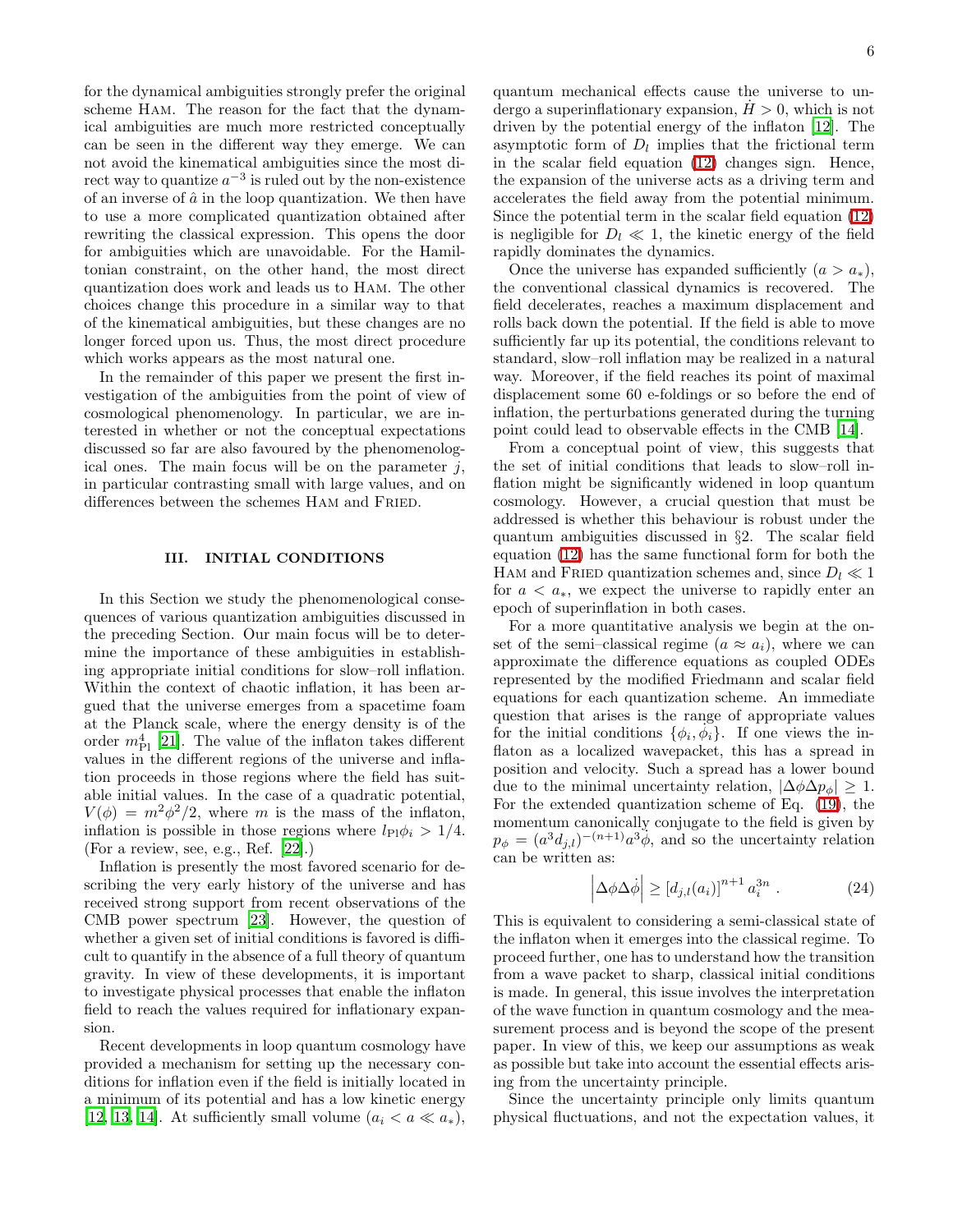would certainly be consistent to specify  $\phi_i = 0 = \dot{\phi}_i$ initially. However, such an assumption would effectively ignore the uncertainty principle and any possible effects originating from fluctuations of the mean inflaton value. Indeed, a standard probabilistic interpretation would imply that the most likely values for the inflaton are of the order of the spreads  $\Delta \phi$  and  $\Delta \dot{\phi}$ , whereas very small values would be unlikely. As order of magnitude estimates are employed in what follows, we will identify the initial velocity of the inflaton with the spread in velocity  $(\dot{\phi}_i \sim \Delta \dot{\phi})$ . Eq. [\(24\)](#page-6-0) then provides a measure of the uncertainty in the field's position on the potential ( $\phi_i \approx \Delta \phi$ , assuming  $\phi_i = 0$  classically). This provides a measure for choosing  $\{\phi_i, \dot{\phi}_i\}$  as initial conditions in the ODE's.

Using the  $a \ll a_*$  limit of  $d_{i,l}$  given in Eq. [\(4\)](#page-3-5), Eq. [\(24\)](#page-6-0) implies that

$$
\left|\phi_i\dot{\phi}_i\right| > \left[ \left(\frac{3}{1+l}\right)^{3/(2-2l)} \left(\frac{a_i}{a_*}\right)^{3(2-l)/(1-l)} \right]^{n+1} a_i^{-3} \tag{25}
$$

The discrete nature of spacetime becomes significant on scales below  $a_i \approx \sqrt{\gamma} l_{\text{Pl}}$  and it is natural to invoke this estimate as the initial value of the scale factor. In this case, and with  $l = 3/4$ ,

$$
\left| \phi_i \dot{\phi}_i \right| \ge 10^{5n + 6.31} j^{-15(n+1)/2} l_{\text{Pl}}^{-3}.
$$
 (26)

<span id="page-7-2"></span><span id="page-7-0"></span>For  $n = 0$ , Eq. [\(26\)](#page-7-0) simplifies to:

$$
|l_{\text{Pl}}\phi_i| \ge \frac{2 \times 10^6}{j^{15/2} |l_{\text{Pl}}^2\dot{\phi}_i|}.
$$
 (27)

The inflaton is effectively localized around the minimum of the potential within the range  $|\Delta\phi|$ , and a given initial condition can be set anywhere within this range,  $\phi_i \approx \pm \Delta \phi$ . The sign of the field's kinetic energy at the beginning of the semi–classical regime is important. If  $sgn(l_{\text{Pl}}^2\dot{\phi}_i) = +1$ , the field begins moving up its potential immediately. If, on the other hand,  $sgn(l_{\text{Pl}}^2\phi_i) = -1$ , the inflaton rolls back rapidly through the minimum of its potential and up the other side. Consequently, there are two separate possibilities if the potential is an even function of the field:  $\{\phi_i \approx |\Delta \phi|, \dot{\phi}_i > 0\}$  or  $\{\phi_i \approx -|\Delta \phi|, \dot{\phi}_i > 0\}.$ In the following Sections we concentrate on these initial conditions and also consider the set  $\{\phi_i = 0, \dot{\phi}_i > 0\},\$ as this represents the midway point between the two extremes.

#### IV. ANALYTICAL APPROXIMATION SCHEME

#### A. Transition from Semi–Classical to Classical Dynamics

In this Section, we develop an approximate analytical approach to estimating the conditions for successful inflation in LQC when the field is initially located in the

vicinity of its potential minimum. Both the Ham and FRIED quantization schemes are considered, where the scalar field equation of motion is given by Eq. [\(12\)](#page-4-2). The basis of the approximation is to separate the rolling of the field to its maximal value  $\phi_{\text{max}}$  into two distinct epochs – a semi–classical, super–inflationary phase followed by a classical epoch. The asymptotic form [\(4\)](#page-3-5) of the eigenvalue function,  $D_l(a)$ , is invoked throughout the semiclassical era and it is assumed that the transition to classical dynamics occurs instantaneously when  $D_l$  reaches unity. It is further assumed that once this condition has been attained,  $D_l$  remains fixed at unity. Numerical simulations confirm this by indicating that once the eigenvalue function approaches unity it does so very rapidly.

The field reaches its point of maximal displacement when the potential begins to dominate its kinetic energy. Numerical solutions indicate that a good estimate for the turning point can be determined from the condition [\[24](#page-15-23)]

$$
\frac{1}{2}\dot{\phi}_{\text{max}}^2 \approx V\left(\phi_{\text{max}}\right). \tag{28}
$$

<span id="page-7-1"></span>For concreteness, we consider a quadratic self–interaction potential,  $V = m^2 \phi^2 / 2$ , where m represents the mass of the field, although the approach we develop is independent of the particular functional form of the inflaton potential. A quadratic potential may also be viewed as a lowest–order Taylor expansion of a more general potential around a turning point. Moreover, since the inflaton is evolving away from the minimum, it is expected that its kinetic energy will dominate the cosmic dynamics until Eq. [\(28\)](#page-7-1) applies. We therefore view the inflaton as a massless field  $(V = 0)$  until it reaches its turning point.

From a phenomenological point of view, there are two important constraints that must be satisfied for successful inflation. Firstly, sufficient inflation must occur to solve the horizon problem and this implies that the field must be sufficiently displaced from its minimum when it begins to roll back down. The required amount of inflation is dependent on the reheating temperature, although 60 e–foldings is typically required. (We do not take into account the e-foldings of accelerated expansion that arise during the superinflationary epoch. This is because standard perturbation theory is unstable during this phase [\[14\]](#page-15-13). We therefore implicitly assume that anisotropies in the CMB are generated during a conventional phase of slow–roll inflation). For a quadratic potential, the COBE normalization of the CMB power spectrum constrains the inflaton mass to be  $m \approx 10^{-6} l_{\rm Pl}^{-1}$  and, in this case, the horizon problem is solved if  $l_{\text{Pl}}\phi_{\text{max}} \geq 3$  [\[21,](#page-15-20) [22\]](#page-15-21).

The second constraint concerns the region of parameter space where the semi–classical and classical approximations are valid. In this work, we confine ourselves to the regime where the dynamics is determined through coupled ODEs and spacetime is effectively viewed as a continuum. Consequently, at the epoch of transition to the classical regime, the Hubble length should exceed the limiting scale consistent with such an approximation, i.e.,  $H^{-1} > \sqrt{\gamma} l_{\text{Pl}}$ . (This is equivalent to the condition that a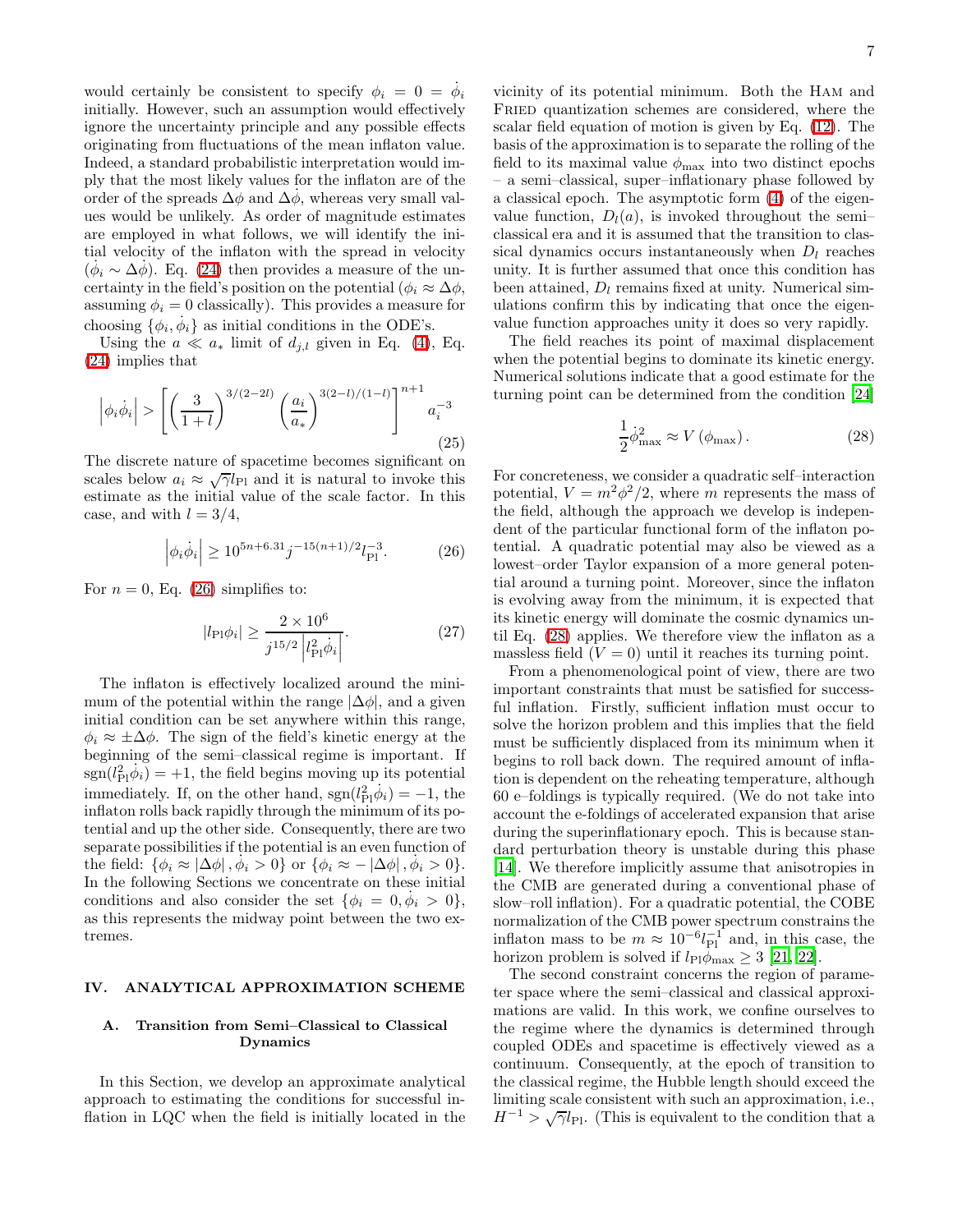classical description of the dynamics is only consistent at energy scales below the Planck scale.) Since the Hubble parameter and the inflaton's kinetic energy are monotonically increasing functions during the semi–classical regime, this leads to an upper bound on the duration of that phase. An estimate for the limit on the field's kinetic energy at the transition epoch follows directly from the Friedmann equation by setting  $D_l = 1$ . For both the Ham and Fried quantization schemes, this implies that  $H_S^2 \approx 4\pi l_{\rm Pl}^2 \dot{\phi}_S^2/3$  and hence that

$$
\left|l_{\text{Pl}}^2 \dot{\phi}_S\right| \le \left(\frac{3}{4\pi\gamma}\right)^{1/2},\tag{29}
$$

<span id="page-8-0"></span>where a subscript S denotes values of the parameters at the transition time. We refer to the bound [\(29\)](#page-8-0) as the kinetic bound.

## B. Classical Dynamics

To proceed, let us consider the classical phase. For a massless scalar field  $(V = 0)$ , the Friedmann and scalar field equations can be expressed in the Hamilton–Jacobi form:

$$
\left(\frac{dH}{d\phi}\right)^2 = 12\pi l_{\rm Pl}^2 H^2
$$
\n(30)

$$
\frac{dH}{d\phi} = -4\pi l_{\rm Pl}^2 \dot{\phi},\qquad(31)
$$

<span id="page-8-2"></span><span id="page-8-1"></span>where time derivatives are replaced throughout by derivatives with respect to the scalar field. The general solution to Eqs.  $(30)$  and  $(31)$  is given by

$$
H = H_S \exp\left[-\sqrt{12\pi}l_{\rm Pl}(\phi - \phi_S)\right].\tag{32}
$$

Substituting Eqs.  $(31)$  and  $(32)$  into Eq.  $(28)$  implies that the maximal value attained by the field for both HAM and FRIED schemes is given by

$$
\phi_{\text{max}} e^{\sqrt{12\pi}l_{\text{Pl}}\phi_{\text{max}}} \approx \frac{\left|\dot{\phi}_S\right|}{m} e^{\sqrt{12\pi}l_{\text{Pl}}\phi_S}.
$$
 (33)

<span id="page-8-4"></span><span id="page-8-3"></span>When the potential is negligible, the scalar field equation [\(12\)](#page-4-2) admits the first integral:

$$
\dot{\phi} = \dot{\phi}_i \left(\frac{a}{a_i}\right)^{3/(1-l)},\tag{34}
$$

where a subscript  $i$  denotes initial values at the beginning of the semi–classical regime. Substituting Eq. [\(34\)](#page-8-3) into Eq. [\(33\)](#page-8-4) then implies that

<span id="page-8-7"></span>
$$
\phi_{\text{max}} e^{\sqrt{12\pi}l_{\text{Pl}}\phi_{\text{max}}} \approx \frac{|\dot{\phi}_i|}{m} \left(\frac{as}{a_i}\right)^{3/(1-l)} e^{\sqrt{12\pi}l_{\text{Pl}}\phi_{S}}.
$$
 (35)

<span id="page-8-9"></span>As discussed in §2.1, the smallest value for the scale factor that is consistent with viewing spacetime as a continuum is

$$
a_i \approx \sqrt{\gamma}l_{\text{Pl}}, \qquad \frac{a_i}{a_*} \approx \left(\frac{3}{j}\right)^{1/2}
$$
 (36)

and it then follows from Eq. [\(4\)](#page-3-5) that

<span id="page-8-5"></span>
$$
\frac{a_S}{a_*} \approx \left(\frac{l+1}{3}\right)^{1/(4-2l)}
$$

$$
\frac{a_S}{a_i} \approx \left(\frac{j}{3}\right)^{1/2} \left(\frac{l+1}{3}\right)^{1/(4-2l)}.\tag{37}
$$

Substituting Eq. [\(37\)](#page-8-5) into [\(34\)](#page-8-3) then yields an estimate for the initial value of the field's kinetic energy in terms of its value at the transition time:

$$
\dot{\phi}_i = \dot{\phi}_S \left(\frac{3}{j}\right)^{3/(2-2l)} \left(\frac{3}{l+1}\right)^{3/[(4-2l)(1-l)]}.\tag{38}
$$

Imposing the kinetic bound [\(29\)](#page-8-0) then leads to an estimate for an upper limit on the combination of parameters  $j|l_{\text{Pl}}^2\phi_i|^{2(1-l)/3}$  in terms of a constant with numerical value determined in terms of the parameters  $\gamma$  and l:

<span id="page-8-6"></span>
$$
j\left|l_{\text{Pl}}^2\dot{\phi}_i\right|^{2(1-l)/3} \le 3\left(\frac{3}{4\pi\gamma}\right)^{(1-l)/3}\left(\frac{3}{1+l}\right)^{1/(2-l)}.\tag{39}
$$

<span id="page-8-10"></span>Eq. [\(39\)](#page-8-6) simplifies to

$$
j \le \frac{5}{\left|l_{\rm Pl}^2 \dot{\phi}_i\right|^{1/6}}\tag{40}
$$

<span id="page-8-11"></span>for  $l = 3/4$  and to

$$
j \le \frac{6.4}{|l_{\rm Pl}^2 \dot{\phi}_i|^{2/3}}\tag{41}
$$

for  $l \ll 1$ .

We now require the value of the scalar field at the transition epoch in order to estimate the maximal value of the scalar field [\(35\)](#page-8-7) in terms of its initial value. This is determined from the solution to the field equations for each of the quantization schemes.

#### C. Ham Quantization

<span id="page-8-8"></span>The solution to the Friedmann equation [\(10\)](#page-3-4), neglecting the potential, is

$$
\phi = \phi_i + B_l \left[ \left( \frac{a}{a_i} \right)^{3(2-l)/(2-2l)} - 1 \right], \quad (42)
$$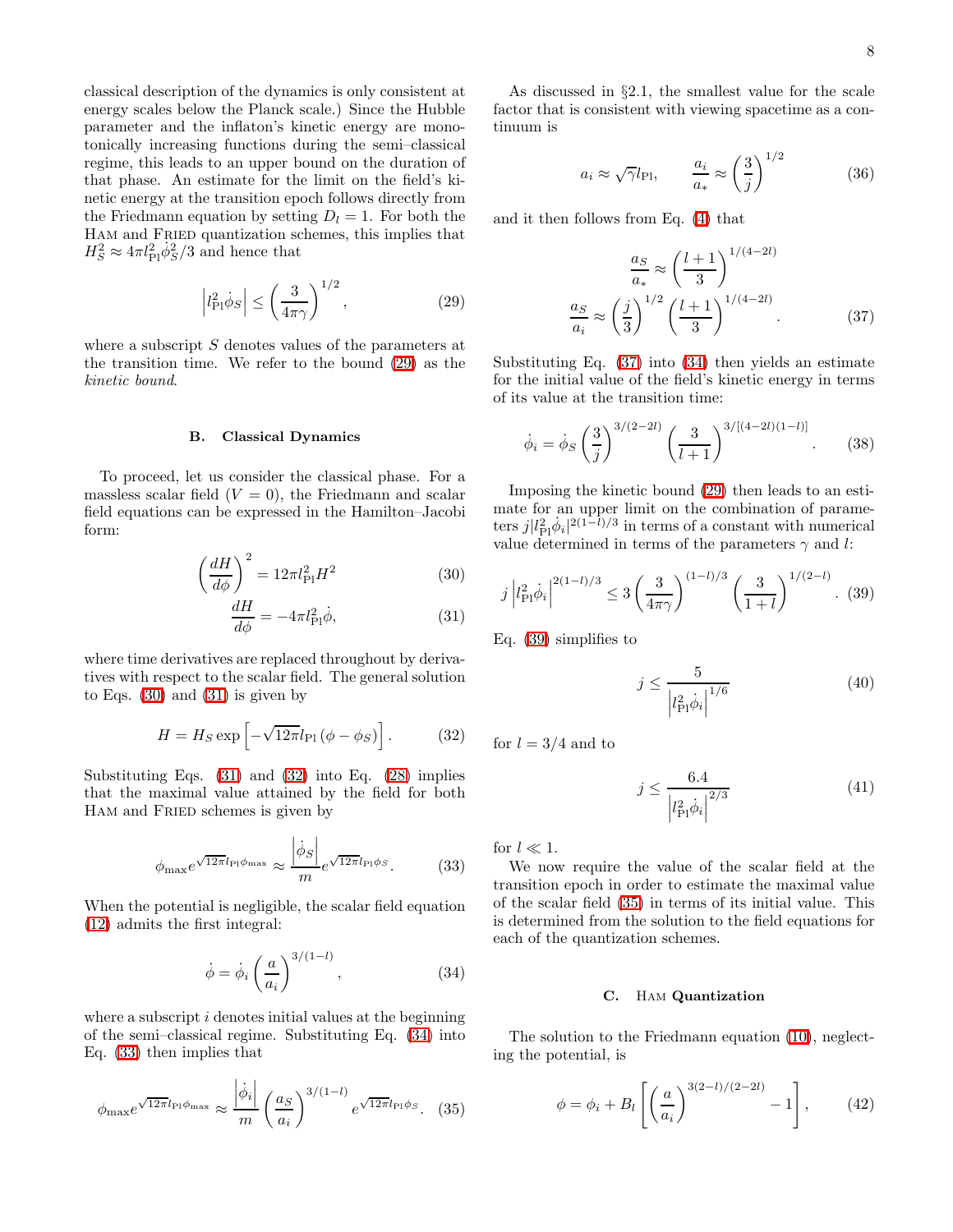where

$$
B_l = \frac{2(1-l)}{3(2-l)} \left(\frac{6}{8\pi l_{\rm Pl}^2}\right)^{1/2} \times \left(\frac{3}{l+1}\right)^{3/(4-4l)} \left(\frac{a_i}{a_*}\right)^{3(2-l)/(2-2l)} \tag{43}
$$

is a constant. Since the expressions for general  $l$  are cumbersome, we focus in what follows on the value  $l =$ 3/4 and the limit  $l \ll 1$ . We discuss the limit  $l \to 1$  in §6. Eq. [\(42\)](#page-8-8) simplifies to

$$
\phi = \phi_i + B \left[ \left( \frac{a}{a_i} \right)^{15/2} - 1 \right] \tag{44}
$$

<span id="page-9-0"></span>
$$
B_{3/4} \equiv \frac{2}{15} \left( \frac{6}{8\pi l_{\rm Pl}^2} \right)^{1/2} \left( \frac{12}{7} \right)^3 \left( \frac{a_i}{a_*} \right)^{15/2} \tag{45}
$$

<span id="page-9-3"></span>for  $l = 3/4$  and to

$$
\phi = \phi_i + B_0 \left[ \left( \frac{a}{a_i} \right)^3 - 1 \right] \tag{46}
$$

$$
B_0 = 3^{-1/4} \left(\frac{6}{8\pi l_{\rm Pl}^2}\right)^{1/2} \left(\frac{a_i}{a_*}\right)^3 \tag{47}
$$

for  $l \ll 1$ .

In general, the total shift in the value of the field induced by the anti–frictional effect of the semi–classical phase increases for increasing  $j$ , since the duration of the super–inflationary dynamics is enhanced for higher values of  $j$ . Consequently, the condition for the horizon problem to be solved can be expressed as a lower limit on the value of j for given values of  $\{l, \dot{\phi}_i\}$ .

<span id="page-9-10"></span>Substituting Eqs. [\(44\)](#page-9-0) and [\(45\)](#page-9-0) into Eq. [\(35\)](#page-8-7) and employing the estimates [\(36\)](#page-8-9) and [\(37\)](#page-8-5) implies that

$$
l_{\rm Pl}\phi_{\rm max}e^{\sqrt{12\pi}l_{\rm Pl}\phi_{\rm max}} \approx 140j^6 \left| l_{\rm Pl}^2 \dot{\phi}_i \right| e^{\sqrt{12\pi}l_{\rm Pl}\phi_i} \qquad (48)
$$

when  $l = 3/4$ , where it is assumed that j is sufficiently large for  $(a_S/a_i)^{15/2} \gg 1$  (this requires  $j \geq \mathcal{O}(3)$ ). The COBE normalization constraint on the mass of the inflaton field has also been imposed. The horizon problem is therefore solved  $(l_{\rm Pl}\phi_{\rm max}\geq 3)$  if

$$
\ln\left(j^6 \left|l_{\text{Pl}}^2 \dot{\phi}_i\right|\right) + \sqrt{12\pi} l_{\text{Pl}} \phi_i \ge 14.6. \tag{49}
$$

<span id="page-9-1"></span>As discussed in §3, an estimate for the initial value of the inflaton field may be derived from the uncertainty principle. Since we are primarily interested in this Section in determining the influence of the anti–frictional effects, we specify  $\phi_i = 0$  as this provides a transparent measure of the overall shift in the value of the field due to the semi–classical corrections. In effect, the uncertainty principle then changes this value by a constant amount for each set of  $\{j, l, \phi_i\}$ . The combined effects of the antifriction and uncertainty principle on the constraints are determined by numerical analysis in following Section.

<span id="page-9-2"></span>Eq. [\(49\)](#page-9-1) then implies that

$$
j \ge \frac{11}{|l_{\rm Pl}^2 \dot{\phi}_i|^{1/6}}\tag{50}
$$

for  $\phi_i = 0$  and comparing the limits [\(50\)](#page-9-2) and [\(40\)](#page-8-10) for the Ham quantization implies that they are incompatible for this value of l. This would seem to indicate that successful inflation within a purely semiclassical description is not possible with these initial conditions.

It is worth addressing briefly the question of how different values of the parameter l would alter this conclusion. Since lowering the value of l leads to superinflationary expansion that is closer to the exponential limit, it might be expected that the kinetic energy of the inflaton field would grow less rapidly during the semi–classical phase. However, Eq.  $(41)$  implies that lowering l does not significantly weaken the kinetic bound on  $i$ . Furthermore, for  $l \ll 1$ , substituting Eq. [\(46\)](#page-9-3) into Eq. [\(35\)](#page-8-7) implies that the horizon problem is only solved if

$$
\ln\left(j^{3/2} \left|l_{\text{Pl}}^2 \dot{\phi}_i\right|\right) + \sqrt{12\pi} l_{\text{Pl}} \phi_i \ge 7.2\tag{51}
$$

<span id="page-9-9"></span><span id="page-9-4"></span>and for  $\phi_i = 0$ , the constraint [\(51\)](#page-9-4) reduces to the condition

$$
j \ge \frac{120}{|l_{\rm Pl}^2 \dot{\phi}_i|^{2/3}}.\tag{52}
$$

#### D. FRIED Quantization

<span id="page-9-5"></span>For the FRIED quantization scheme, the solution to the Friedmann equation [\(18\)](#page-4-4) in the limit of kinetic energy domination is

$$
\phi = \phi_i + \left(\frac{3}{4\pi l_{\rm Pl}^2}\right)^{1/2} \ln\left(\frac{a}{a_i}\right) \tag{53}
$$

<span id="page-9-6"></span>and substituting Eq. [\(53\)](#page-9-5) into Eq. [\(35\)](#page-8-7) implies that

$$
\phi_{\max} e^{\sqrt{12\pi}l_{\text{Pl}}\phi_{\max}} \approx \frac{\left|\dot{\phi}_i\right|}{m} \left(\frac{a_S}{a_i}\right)^{3(2-l)/(1-l)} e^{\sqrt{12\pi}l_{\text{Pl}}\phi_i}.
$$
\n(54)

The method of estimating when the horizon problem is solved is similar to that employed in §4.3 for Ham quantization. Substituting Eqs. [\(36\)](#page-8-9) and [\(37\)](#page-8-5) into Eq. [\(54\)](#page-9-6) and imposing the requirement that  $l_{\text{Pl}}\phi_{\text{max}} \geq 3$  implies that

<span id="page-9-8"></span>
$$
\ln\left(j^{15/2} \left| l_{\text{Pl}}^2 \dot{\phi}_i \right| \right) + \sqrt{12\pi} l_{\text{Pl}} \phi_i \ge 17.2, \qquad l = \frac{3}{4} \tag{55}
$$
\n
$$
\ln\left(j^{3} \left| l^{2} \dot{\phi}_i \right| \right) + \sqrt{12\pi} l_{\phi} \phi_i > 10.6 \qquad l \ll 1 \tag{56}
$$

$$
\ln\left(j^3 \left|l_{\text{Pl}}^2 \dot{\phi}_i\right|\right) + \sqrt{12\pi} l_{\text{Pl}} \phi_i \ge 10.6, \qquad l \ll 1. \tag{56}
$$

<span id="page-9-7"></span>For the case where  $\phi_i = 0$ , this implies that the horizon problem is solved if

$$
j \ge \frac{10}{|l_{\text{Pl}}^2 \dot{\phi}_i|^{2/15}}, \qquad l = \frac{3}{4} \tag{57}
$$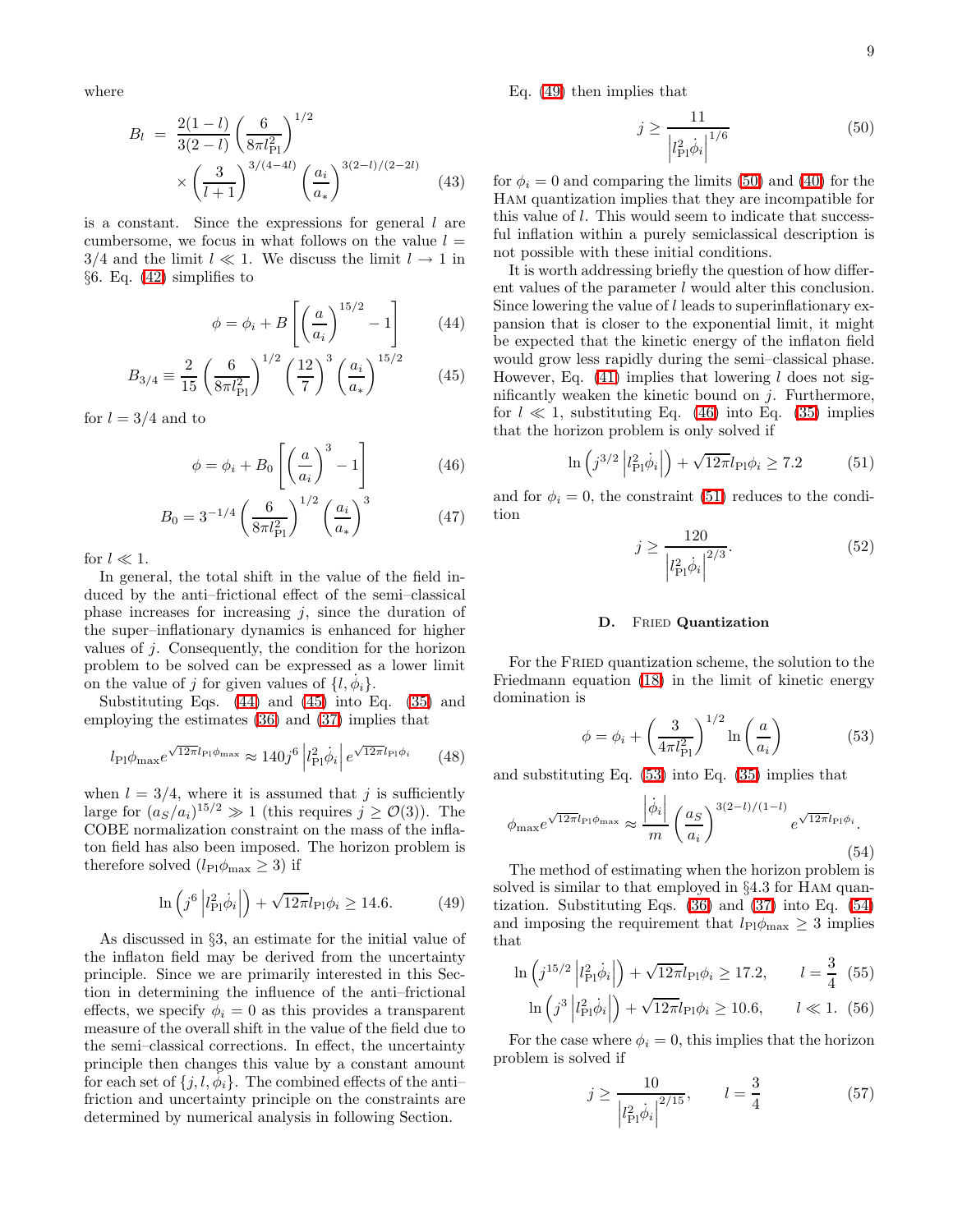$$
j \ge \frac{35}{|l_{\rm Pl}^2 \dot{\phi}|^{1/3}}, \qquad l \ll 1.
$$
 (58)

<span id="page-10-0"></span>Comparing the limits [\(57\)](#page-9-7) and [\(58\)](#page-9-7) with the corresponding kinetic bounds [\(40\)](#page-8-10) and [\(41\)](#page-8-11) implies that

$$
\frac{10}{|l_{\rm Pl}^2 \dot{\phi}_i|^{2/15}} \le j \le \frac{5}{|l_{\rm Pl}^2 \dot{\phi}_i|^{1/6}}, \qquad l = \frac{3}{4} \tag{59}
$$

$$
\frac{35}{|l_{\text{Pl}}^2 \dot{\phi}_i|^{1/3}} \le j \le \frac{6.4}{|l_{\text{Pl}}^2 \dot{\phi}_i|^{2/3}}, \qquad l \ll 1. \tag{60}
$$

As a result, the horizon problem can only be solved if  $\left|l_{\text{Pl}}^2 \dot{\phi} \right| \leq 10^{-9}$  when  $l = 3/4$  and if  $\left|l_{\text{Pl}}^2 \dot{\phi} \right| \leq 6 \times 10^{-3}$ when  $l \ll 1$ .

#### V. NUMERICAL RESULTS

In this Section, we determine the regions of parameter space that lead to successful inflation in the Ham and FRIED quantization schemes by numerically integrating the field equations, where the complete expression [\(3\)](#page-3-6) is assumed for the eigenvalue function and the inflaton potential is included. The results are presented in the form of plots of the ambiguity parameter, j, against  $\dot{\phi}_i$ for a given value of l. On each plot a solid line represents the boundary for the horizon problem to be just solved (and consequently for large angular scales on the CMB to correspond to the turning point in the field's dynamics). A dashed line represents the boundary where the kinetic bound is just violated. Shaded areas represent regions for successful inflation.

**A.** 
$$
\{\phi_i = 0, \dot{\phi}_i > 0, l = 3/4\}
$$

We begin by considering the set of initial conditions  $\{\phi_i = 0, \dot{\phi}_i > 0\}$  with  $l = 3/4$  in order to compare the exact numerical results with the approximation scheme developed in §4. Fig. [\(2\)](#page-11-0) shows the analytic estimates for Ham quantization without the minimum uncertainty [\(27\)](#page-7-2) imposed and Fig. [\(3\)](#page-11-1) shows the results for the same system from numerical integration. The corresponding results for FRIED quantization are shown in Figs. [\(4\)](#page-12-0) and [\(5\)](#page-12-1), respectively. The horizon problem is solved above the solid line and the kinetic constraint is satisfied below the dashed line. Necessary conditions for successful Fried inflation are  $|l_{\text{Pl}}^2 \dot{\phi}_i| \leq 10^{-8}$  and  $j \sim 100$ .

There is good agreement between the analytic and numerical approaches in both schemes. The analytic approximation typically underestimates the maximum value of the scalar field by about  $0.1l_{\text{Pl}}^{-1}$  when  $\phi_{\text{max}} \approx$  $3l_{\rm Pl}^{-1}$  leading to a small error in the total number of efoldings,  $\Delta N \approx 4$ . Such an error is comfortably within other uncertainties that reduce the total number of e– foldings required to solve the horizon problem. In particular, the required number of e–foldings may be as low as  $N \approx 30$  for a reheating temperature at the electroweak scale. The analytic approximation works well because the transition from  $D_l \propto a^{3(2-l)/(1-l)}$  to  $D_l \to 1$  is very rapid. Numerical results also indicate that the acceleration of the scalar field is initially very strong and that the non–inflationary phase where the field rolls slowly up the potential is relatively short.

**B.** 
$$
\{\phi_i \neq 0, \dot{\phi}_i > 0, l = 3/4\}
$$

We now discuss the consequences of the ambiguities for realizing successful inflation from the initial conditions imposed by the uncertainty principle [\(27\)](#page-7-2). For the Ham quantization scheme, substituting Eq. [\(27\)](#page-7-2) into the condition for the horizon problem to be solved, Eq. [\(49\)](#page-9-1), implies that the condition

$$
\ln \left| j^6 l_{\rm Pl}^2 \dot{\phi}_i \right| \pm \frac{1.2 \times 10^7}{j^{15/2} \left| l_{\rm Pl}^2 \dot{\phi}_i \right|} > 14.6 \tag{61}
$$

leads to successful inflation. The effect of starting the dynamics away from the minimum is contained within the second term on the left–hand side. Thus, for a given initial kinetic energy, the horizon problem is solved for sufficiently small  $j$ . The corresponding condition for FRIED quantization follows by substituting Eq. [\(27\)](#page-7-2) into Eq.  $(55):$  $(55):$ 

$$
2.5 \ln \left( \frac{j^{15/2} |l_{\text{Pl}}^2 \dot{\phi}_i|}{3.2 \times 10^7} \right) \pm \frac{3.2 \times 10^7}{j^{15/2} |l_{\text{Pl}}^2 \dot{\phi}_i|} > 0. \tag{62}
$$

Fig. [\(6\)](#page-12-2) shows the numerical results for the Ham quantization scheme, where the inflaton field emerges into the semi–classical regime such that  $\{\phi_i, \dot{\phi}_i\} > 0$ . In this case, there are two pairs of constraints. The regions above the solid line and below the dotted line solve the horizon problem. The upper region solves the horizon problem due to j and  $\dot{\phi}_i$  being sufficiently large. The lower region solves the horizon problem since the inflaton's starting position is higher up the potential for smaller  $j$ . The region above the dashed line violates the kinetic bound. At small  $j$ , there is a further constraint that must be considered. In this region of parameter space, the field may be displaced from its minimum to such an extent that most of its energy is in the form of its potential. In this case, the potential is bounded to be less than the Planck scale. The region below the dot-dashed line violates this constraint. Thus, there exists a region for successful inflation in Ham quantization.

Fig.  $(7)$  illustrates the numerical results for FRIED quantization. The horizon problem is solved for all values of  $\{j, \dot{\phi}_i\}$  covered in the figure. The kinetic bound and corresponding constraint on the potential limit the region of parameter space. Successful inflation is possible.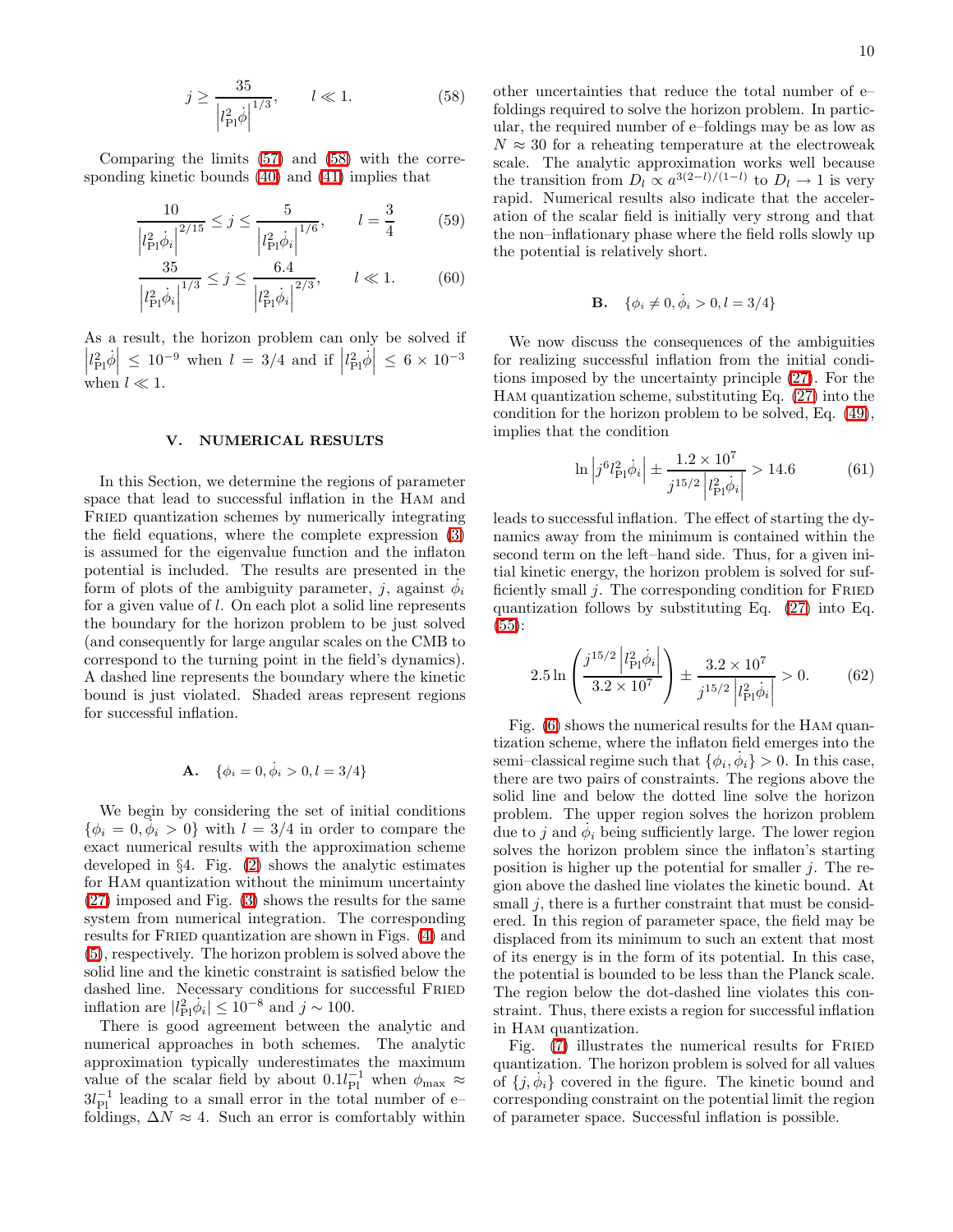#### C. Effects of varying  $l$

We now consider how different values of l alter the above conclusions. We have numerically integrated the field equations where l varies in the range  $0.01 \le l \le 0.95$ . (The superinflationary expansion is so extreme for higher l that the numerical integration becomes unreliable). In §4.4, it was found that in the case of FRIED quantization, the region of parameter space for successful inflation is widened for smaller values of  $l$ . This follows because the power dependences on the initial kinetic energy in Eq.  $(60)$  differ to a greater degree as l decreases and the intersection of the two constraints in Fig. [\(4\)](#page-12-0) is located at higher values of  $\{j, \phi_i\}$ . A lower value of l corresponds to an expansion rate that is closer to the exponential limit and therefore the kinetic energy of the field grows less rapidly. Consequently, the superinflation phase must last longer to ensure the field has sufficient kinetic energy to solve the horizon problem. The full numerical integration supports this generic behavior. The agreement between the analytic and numerical approaches improves at higher l, which can be seen from Fig.  $(8)$  showing that the peak widens for small  $l$ . At lower  $l$ , the turning point of the field is underestimated by no more than  $0.1 l_{\text{Pl}}^{-1}$  to  $0.2 l_{\text{Pl}}^{-1}$ when  $\phi_{\text{max}} \approx 3l_{\text{Pl}}^{-1}$ .

For the Ham quantization scheme, the kinetic bound and the horizon problem constraint both take the form  $j|l_{\text{Pl}}^2\phi_i|^{2(1-l)/3} \approx A_k$ , where  $A_k = A_k(l)$  is a numerical constant determined by l. In this case, it is the numerical factor  $A_k$  which is important and successful inflation requires  $A_{\text{kinetic}} > A_{\text{horizon}}$ . The analytic approach for the case of  $\phi_i = 0$ , as summarized in Eqs. [\(41\)](#page-8-11) and [\(52\)](#page-9-9), indicates that reducing l below  $l = 3/4$  strengthens the inequality  $A_{\text{kinetic}} < A_{\text{horizon}}$ . For  $l > 3/4$ , numerical integration implies that the difference in the numerical factors is reduced, but not sufficiently for the inequality to be reversed, at least up to  $l \approx 0.95$ . Hence, the two lines never intersect in Fig. [\(3\)](#page-11-1) and there is no region of parameter space which simultaneously satisfies both bounds. Indeed, for given values of  $\{\phi_i, l\}$ , the highest value of  $j$  that is just consistent with the kinetic bound typically leads to a turning point in the field's motion at  $\phi_{\text{max}} \approx 2.4 l_{\text{Pl}}^{-1}$ . Numerical integration indicates that this holds over a wide range of  $l$  and implies that the field must be displaced from its minimum for successful inflation to proceed.

As in FRIED quantization, the agreement between analytic and numerical results is good, and improves at higher l. We conclude, therefore, that varying l does not significantly alter the overall qualitative picture in this scenario.

#### VI. DISCUSSION

In this paper we have considered some of the cosmological consequences of ambiguities that arise in loop quantum gravity. We have focused primarily on the impor-



<span id="page-11-0"></span>FIG. 2: Analytic results for HAM quantization with  $l = 3/4$ and initial conditions  $\phi_i = 0$  and  $\dot{\phi}_i > 0$ . The solid line corresponds to the case where the turning point of the inflaton is at  $\phi = 3l_{\rm Pl}$ . Sufficient inflation to solve the horizon problem arises in the region above this line. The kinetic bound is satisfied in the region below the dashed line. The two regions do not overlap.



<span id="page-11-1"></span>FIG. 3: Numerical results corresponding to the scheme shown in Fig. [2.](#page-11-0)

tance of these ambiguities in realizing the conditions that lead to a phase of slow–roll inflation when the inflaton is initially located in a minimum of its potential. We have invoked a semi–classical treatment, where the dynamics of the universe is governed by non–linear ODEs. The key requirement for successful inflation within this framework is that sufficient inflation is possible in the region of parameter space where this approximation remains valid. In particular, this implies that the initial kinetic energy of the inflaton must be sufficiently small.

Our main conclusion is that the initial conditions for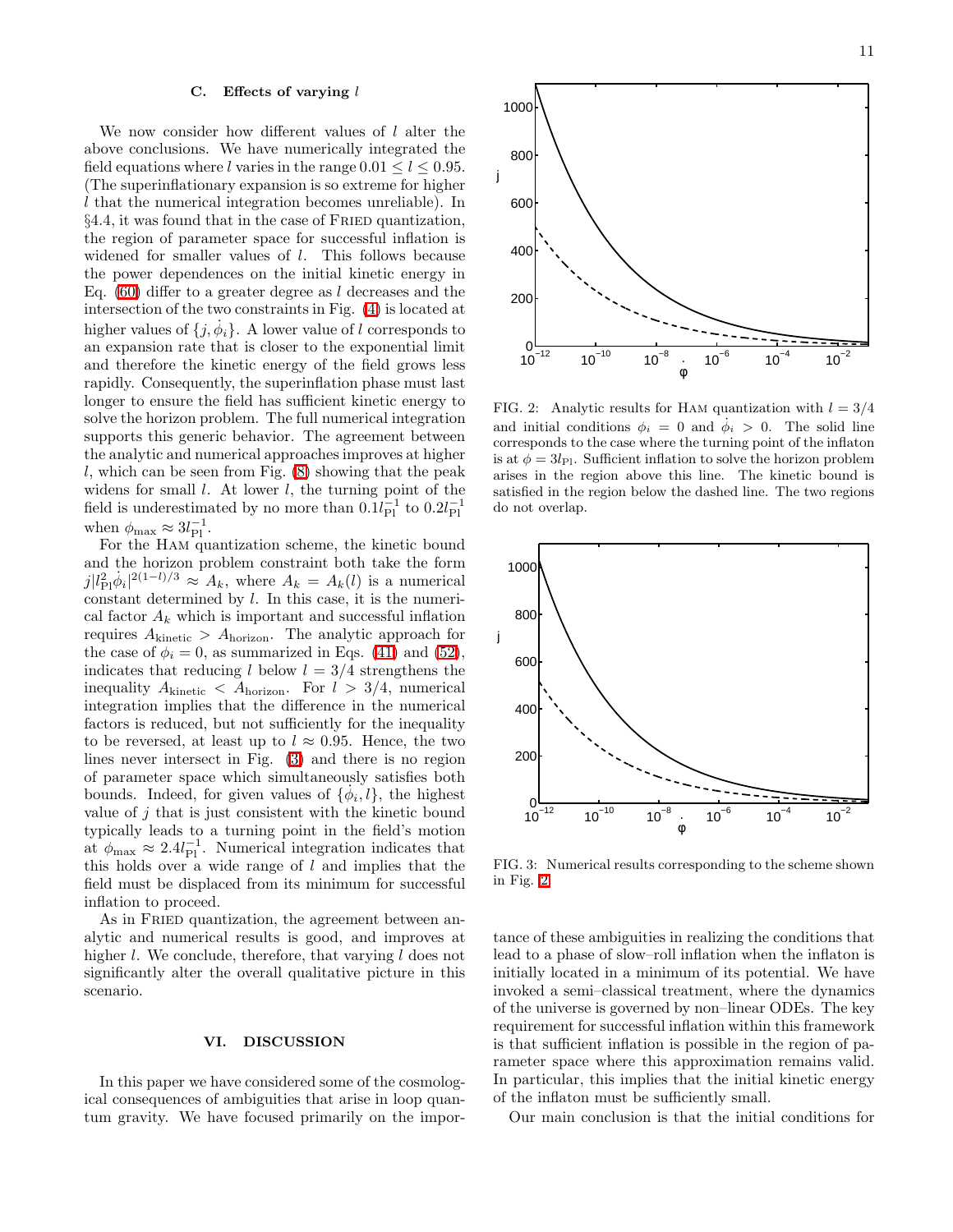

<span id="page-12-0"></span>FIG. 4: Analytic results for FRIED quantization with  $l =$  $3/4$  and initial conditions  $\phi_i = 0$  and  $\phi_i > 0$ . The horizon problem is solved in the region above the solid line and the kinetic bound is satisfied below the dashed line. The shaded area represents the region of parameter space that leads to successful inflation for this set of initial conditions.



<span id="page-12-1"></span>FIG. 5: Numerical results corresponding to the scheme shown in Fig [4.](#page-12-0)

slow–roll inflation can be realized in a wide region of parameter space in loop quantum cosmology. In this sense, therefore, LQC is robust to ambiguities in the quantization and enhances the allowed range of initial conditions for inflation. In particular, kinetic energies many orders of magnitude below the Planck scale can lead to inflation. Moreover, parameters can be chosen such that the turning point of the inflaton is near to  $3l_{\text{Pl}}^{-1}$ , corresponding to the largest scales accessible to observations. Equa-tion [\(48\)](#page-9-10) shows that  $\phi_{\text{max}}$  depends only logarithmically on j and  $\dot{\phi}_i$  and thus is sensitive only to the order of magnitude of those values. (Indeed, by using the Lam-



<span id="page-12-2"></span>FIG. 6: Numerical results for HAM quantization with  $l = 3/4$ , where the initial value of the inflaton is determined by imposing the uncertainty principle [\(27\)](#page-7-2). The horizon problem is solved in regions above the solid line and below the dotted line. The region below the dashed line satisfies the kinetic bound. The potential energy of the field exceeds the Planck scale below the dot-dashed line. Successful inflation is possible in the shaded region.

bert function  $W(x)$  defined such that  $W(x)e^{W(x)} = x$ and behaving like a logarithm for  $x > 1$ , we have  $l_{\text{Pl}}\phi_{\text{max}} = W(140\sqrt{12\pi}j^6|\dot{\phi}_i l_{\text{Pl}}^2|e^{\sqrt{12\pi}l_{\text{Pl}}\dot{\phi}_i}).$  This verifies what can already be observed from Fig. 2 of Ref. [\[14](#page-15-13)].

For the choice  $l = 3/4$ , conditions for successful inflation can be achieved in the FRIED quantization scheme if  $j$  is sufficiently high even when the field is located at the potential minimum. The field tends to move further up the potential in the Fried quantization than in Ham quantization. In this sense, FRIED quantization might be favored from a phenomenological point of view at the semi–classical level, as it results in a larger region of parameter space for successful inflation (this has already been indicated in [\[18\]](#page-15-17)). This is interesting given that the Ham quantization scheme is directly based on a Hamiltonian whereas Fried involves additional multiplication with eigenvalues of the geometrical density operator and thus appears less natural conceptually.

In Ham quantization, the field needs to be displaced from its minimum, for example by quantum uncertainty effects, if it is to move sufficiently far up the potential without violating the bounds imposed by the semi– classical approximation. However, care should be taken in interpreting the kinetic bound  $(40)$  – the solution  $(34)$ overestimates the value of the field's kinetic energy at the transition since the form of the eigenvalue function,  $D_l$ , given in Eq. [\(4\)](#page-3-5) represents its asymptotic form in the limit  $a \ll a_*$ . Moreover, the estimate for  $a_S$ , the scale factor at the transition epoch, given in Eq. [\(37\)](#page-8-5), is not precise, since there is no exact definition for this parameter. If the kinetic bound [\(40\)](#page-8-10) were to be relaxed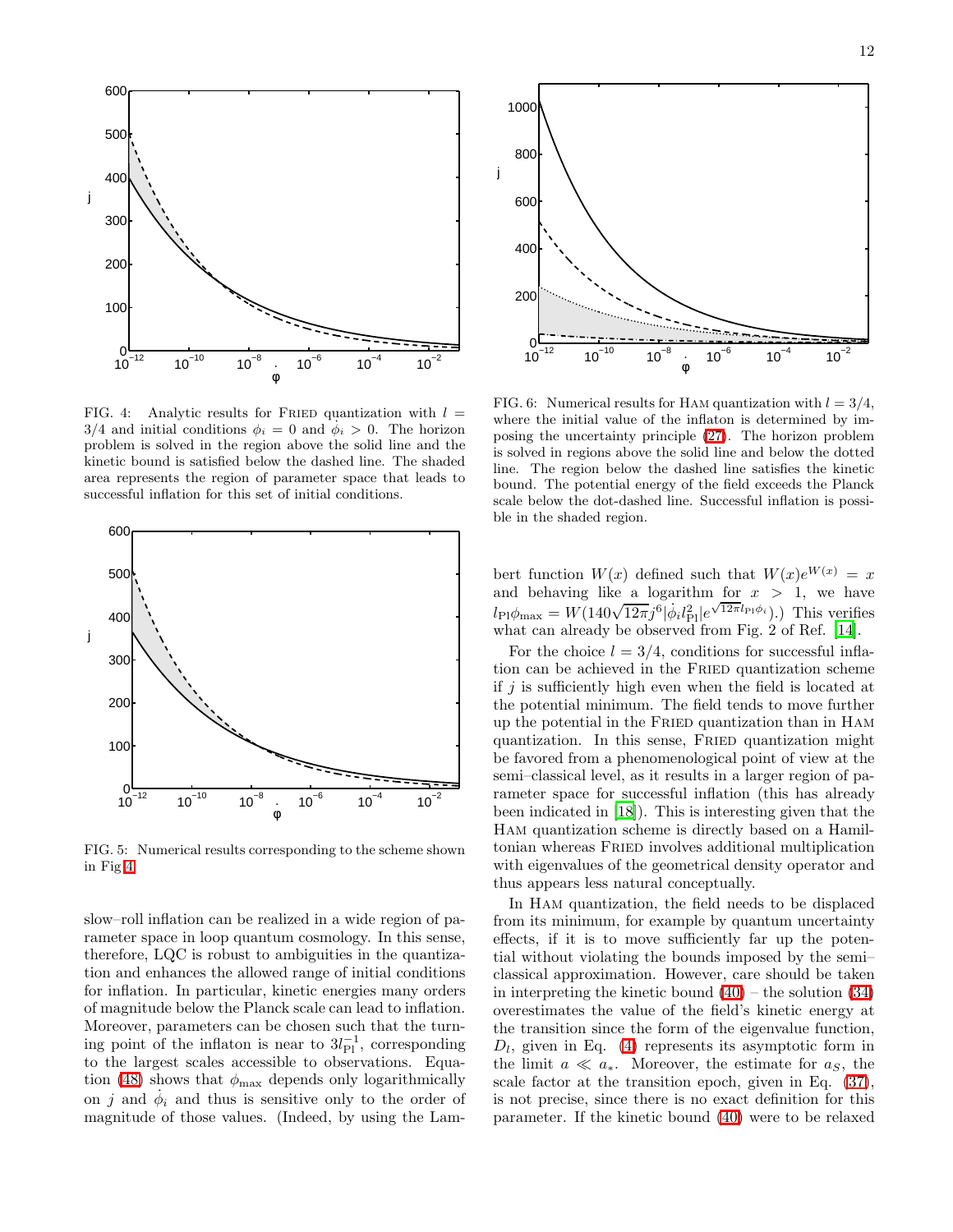

<span id="page-13-0"></span>FIG. 7: Numerical results for FRIED quantization with  $l =$ 3/4, where the initial value of the inflaton is determined by imposing the uncertainty principle [\(27\)](#page-7-2). The horizon problem is solved for all values of j and  $\dot{\phi}_i$  covered in the figure. The conditions for successful inflation are therefore limited only by the requirement that the classical phase corresponds to energy scales below the Planck scale. Successful inflation arises in the shaded region.



<span id="page-13-1"></span>FIG. 8: The behavior of the function  $D_l$  for different values of l.

slightly, then it would become marginally consistent with the horizon problem constraint [\(50\)](#page-9-2). This indicates that if successful inflation could be realized within this semi– classical framework, the conditions would be such that just enough e–folds of accelerated expansion would arise for the horizon problem to be solved. As a result, astrophysically observable scales today would correspond to the turning point in the field's dynamics.

It should be emphasized that failure to satisfy the kinetic bounds does not necessarily rule out certain parameter choices or quantization schemes, but only limits the allowed range where the approximation to ODEs can

be employed. When the Hubble length becomes smaller than the fundamental discreteness scale,  $a_i$ , the effective ODEs describing the cosmic dynamics become invalid and must be replaced by the full quantum equations, which are a difference equation for the wave function in the case of loop quantum cosmology [\[17\]](#page-15-16). It is possible that in this framework both the HAM and FRIED schemes would become equally viable at a phenomenological level.

Considering values  $l < 3/4$  does not alter the qualitative behavior of the dynamics. In general, for a given initial kinetic energy, this leads to an increase in the lowest value of j consistent with successful inflation in FRIED quantization, since the semi-classical phase must last longer. Conversely, when  $l > 3/4$ , successful inflation is possible for lower initial kinetic energies and lower values of  $i$ . For HAM quantization, reducing l makes it harder to satisfy the horizon and kinetic bounds simultaneously. The kinetic energy of the field increases less rapidly for  $l \to 0$  and it might therefore be expected that it would be easier to satisfy the kinetic bound. However, in this case the field lacks the kinetic energy needed to reach a sufficiently high value after the semi-classical era. Thus, the phenomenological indications for  $l$  are in agreement with the expectations from the full theory which lead to  $l \geq 1/2$ .

In fact, the results allow us to draw further lessons for the full theory. As discussed in §2.2, Ham is analogous to the full quantization procedure whose dynamics is governed by a constraint, while FRIED does not have a full analog. From the phenomenological point of view we can separate the range of parameters for different quantizations into three distinct domains: (i) values which do not lead to sufficient slow-roll inflation; (iia) values which lead to sufficient inflation in such a way that the scalar field reaches a turning point around  $3l_{\text{Pl}}^{-1}$ ; and (iib) values leading to sufficient inflation with a turning point much higher than  $3l_{\rm Pl}^{-1}$ . As we have seen, FRIED is phenomenologically more robust to ambiguities and most cases fall into class (iib). On the other hand, Ham is less robust but has most realisations in class (iia) which are more likely to lead to observable effects by putting the maximal inflaton value just at the borderline for sufficient inflation. This may indicate that observations of full loop quantum gravity are indeed within reach.

As for  $i$ , the lower bounds are larger than unity, as expected, but not unreasonably large. Thus, the scenario appears realistic and does not require fine tuning, which is also a consequence of the weak logarithmic dependence of  $\phi_{\text{max}}$  on j.

A key open question in LQC concerns the evolution of scalar (density) and tensor (gravitational wave) perturbations generated during the semi–classical epoch. Although standard perturbation theory is unstable in this regime [\[14\]](#page-15-13), it is possible that these perturbations may imprint characteristic signatures of this phase on the CMB power spectrum. Indeed, there have recently been a number of suggestions for explaining the apparent suppression of the CMB power spectrum on large angular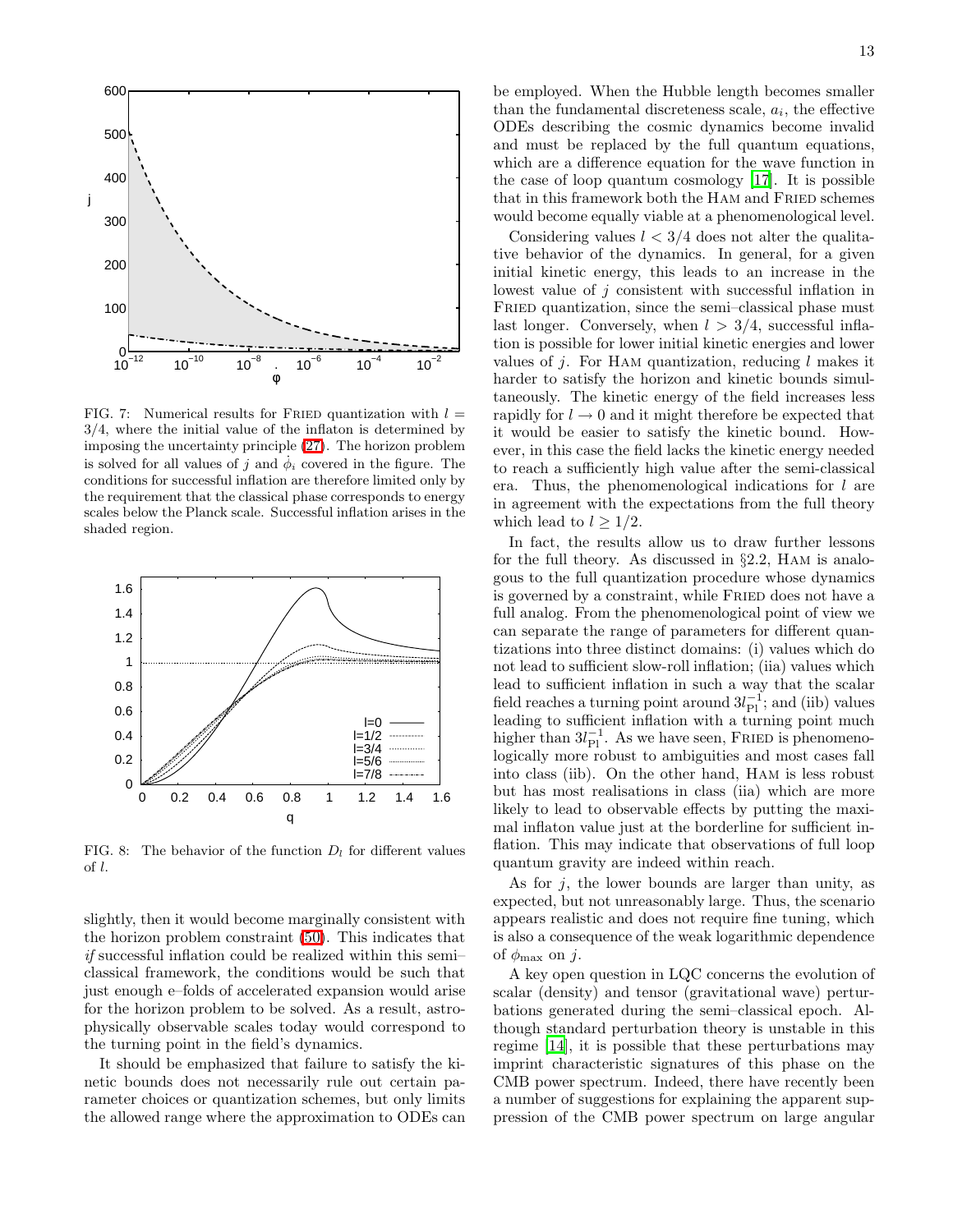scales through quantum gravity effects, including LQC [\[14\]](#page-15-13), non–commutative geometry [\[25](#page-15-24)] and higher–order curvature terms in string–inspired models [\[26\]](#page-15-25). It is important, therefore, to investigate whether observations will be able to discriminate between these different possibilities. Finally, it would also be interesting to extend the analysis of this work to the regime of the quantum difference equations of the full theory and to investigate whether any observable effects for the different quantization schemes can be uncovered.

#### Acknowledgments

We are grateful to Roy Maartens for discussions. DM is supported by a PPARC studentship. PS thanks Queen Mary, University of London for warm hospitality during the initial stages of this work. He is supported by a CSIR grant.

## APPENDIX A: INVERSE METRIC IN THE FULL **THEORY**

Loop quantum gravity is based on a classical formulation of general relativity using Ashtekar variables. These variable are the densitized triad  $E_i^a$ , related to the spatial metric via

$$
E_i^a E_i^b = q^{ab} \det q
$$

and the connection  $A_a^i = \Gamma_a^i - \gamma K_a^i$  forming a conjugate pair. Here,  $\Gamma_a^i$  is the spin connection of the triad,  $K_a^i$  the extrinsic curvature, and  $\gamma$  the Barbero–Immirzi parameter.

The quantization then proceeds by using as basic quantities holonomies of the connection,  $h_e(A) = \mathcal{P} \exp \int_e A$ for curves e in space, and fluxes computed from the triad,  $F_S(E) = \int_S E$  for spatial surfaces S. The important feature of these expressions is that they are defined in a background independent way, i.e., we do not need to choose a metric to define the integration. Yet, by integrating the basic fields  $E_i^a$ ,  $A_a^i$  are smeared which renders the quantization well-defined.

The background independence in particular requires the density weight employed in the triad  $\underline{E_i^a}$ . This means that the un-densitized triad  $e_i^a = E_i^a / \sqrt{|\det E|}$  and also the co-triad  $e_a^i = (e^{-1})_a^i$  are obtained by dividing by the co-triad  $e_a = (e_a)_a$  are obtained by dividing by<br>  $\sqrt{|\det E|}$  and inverting. In general this is ill-defined given that there may be possibly degenerate triads. Nevertheless, it is possible to compute the co-triad, say, from the basic quantities in a well-defined way since [\[27\]](#page-15-26)

<span id="page-14-0"></span>
$$
e_a^i(x) = \frac{1}{4\pi G\gamma} \{A_a^i(x), \int d^3y \sqrt{|\det E(y)|}\}\tag{A1}
$$

where we have employed the Poisson bracket and integrated over an arbitrary region containing  $x$ . This expression does not involve inverses and can be quantized in a well-defined way using holonomies, the volume operator, and turning the Poisson bracket into a commutator. Such classical identities lie at the heart of quantizing expressions as matter Hamiltonians in the full theory [\[4](#page-15-3)] and the geometrical density in isotropic models.

For a scalar field Hamiltonian we need a quantization of  $|\det E|^{-1/2}$ , which reduces to  $a^{-3}$  in an isotropic model. The identity [\(A1\)](#page-14-0) cannot be used immediately, but we can make another reformulation:

$$
\frac{1}{\sqrt{|\det E|}} = \frac{\det e}{\det E} = \frac{\frac{1}{6}\epsilon^{abc}\epsilon_{ijk}e_a^i e_b^j e_c^k}{\det E}
$$

$$
= \frac{1}{6}\epsilon^{abc}\epsilon_{ijk}(4\pi G\gamma)^3 \{A_a^i, V^{1/3}\}\{A_b^j, V^{1/3}\}\{A_c^j, V^{1/3}\}
$$

by writing V for  $\int d^3y \sqrt{|\det E(y)|}$ . This expression can now be embedded in the full matter Hamiltonian and quantized in a background independent way (see [\[4\]](#page-15-3) for details). Upon inserting isotropic variables and expressing the connection via holonomies, one can easily check that one obtains [\(23\)](#page-5-0) with  $l = 1/2$  (in the Poisson brackets we have simply  $a = V^{1/3}$  in both cases).

Even taking into account the need for a background independent quantization, there is still some freedom in the full theory. For example, we can multiply by any positive integer power of det e, such that

$$
\frac{1}{\sqrt{|\det E|}} = \frac{(\det e)^k}{(\det E)^{(k+1)/2}} = \left(\frac{1}{6} \epsilon^{abc} \epsilon_{ijk} (4\pi G \gamma)^3 \times \{A_a^i, V^{(2k-1)/3k}\} \{A_b^j, V^{(2k-1)/3k}\} \{A_c^j, V^{(2k-1)/3k}\}\right)^k
$$

with a discrete rather than a continuous set of the ambiguity parameter. When evaluating in isotropic variables, we obtain the form [\(23\)](#page-5-0) with  $l_k = 1 - (2k)^{-1} \geq 1/2$ . The value  $l_2 = 3/4$  results from using det E to multiply and this seems the most natural choice when we keep in mind that  $E$ , rather than  $e$ , is the basic geometrical variable underlying loop quantum gravity. The analogous reformulation of  $1/\sqrt{|\det E|}$  has been used in [\[4](#page-15-3)] for a full scalar Hamiltonian (see §3.3 of that work). Moreover, since  $l_2$  is the midpoint of the set spanned by the values  $l_k$ , it should give representative results.